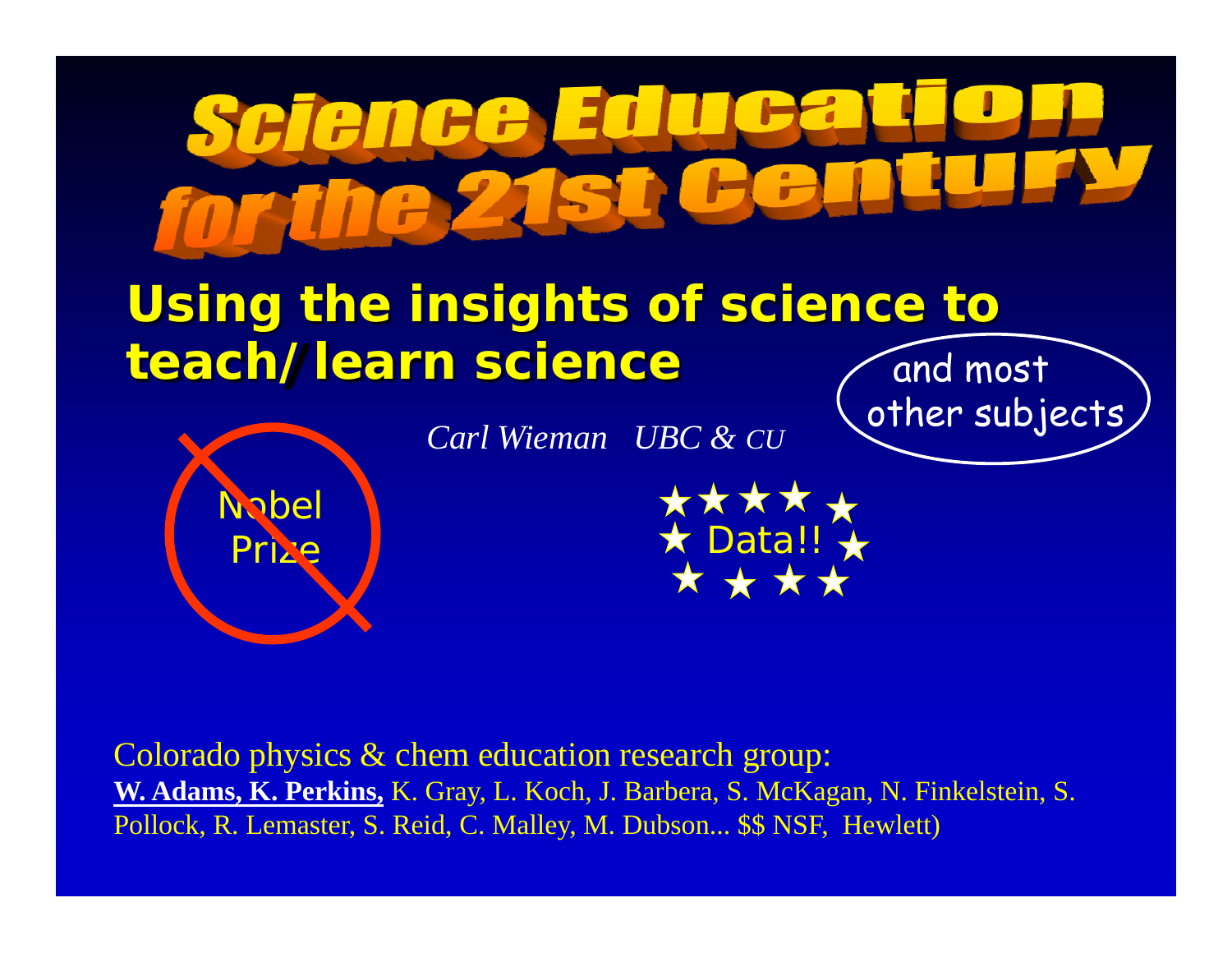

Students much better educated. Thrive in 21st century world<sup>⇒</sup> host of benefits to society.

Teaching more effective, and more fun, efficient, and meaningful for the instructor.

paraphrase J. Kotter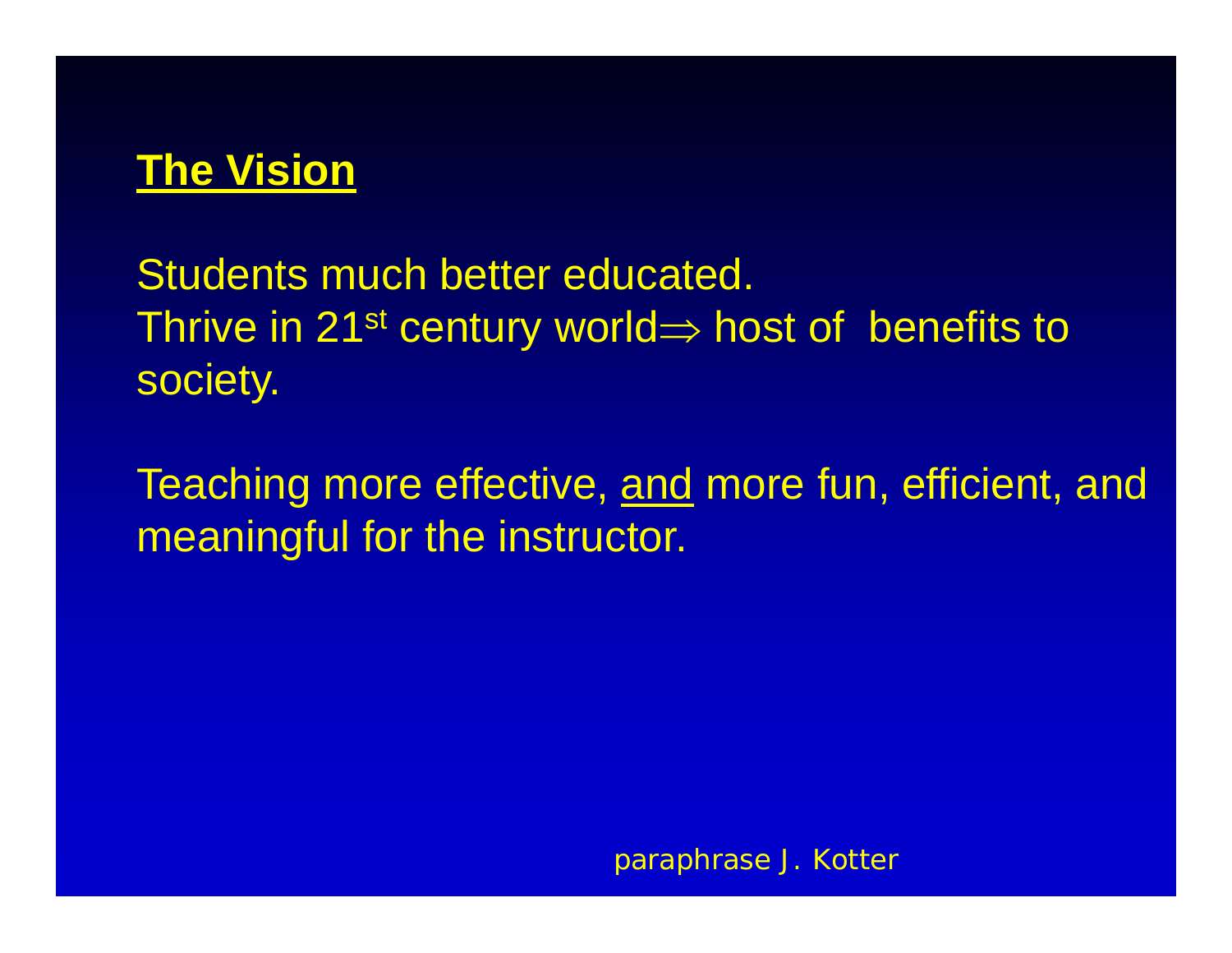# How to achieve?

- I. 2 models for science, ... teaching and learning.
- II. Research on science learning a. Components of scientific expertise b. Measuring development of expertise c. Effective teaching and learning

Relevant to: •becoming better teacher •becoming better learner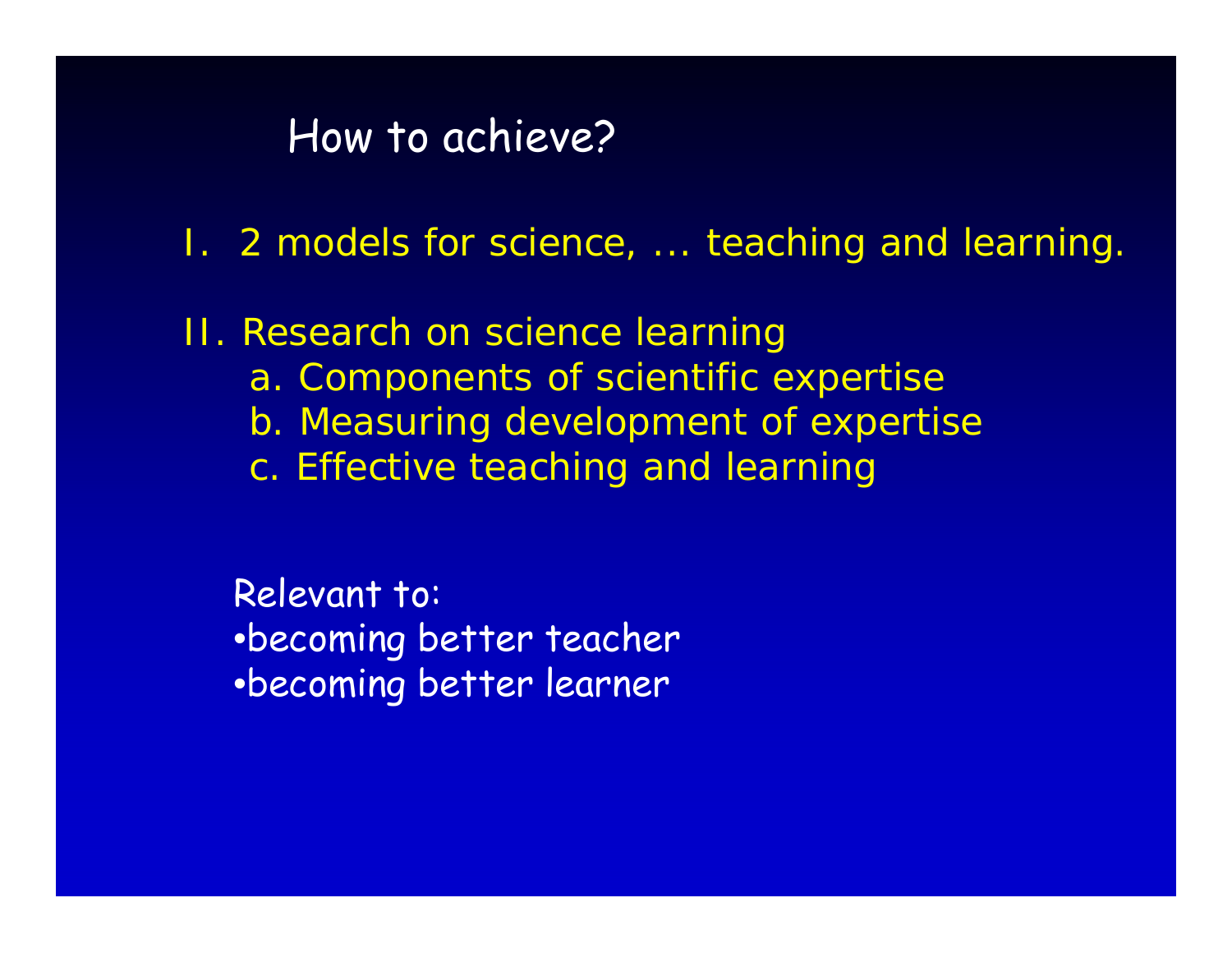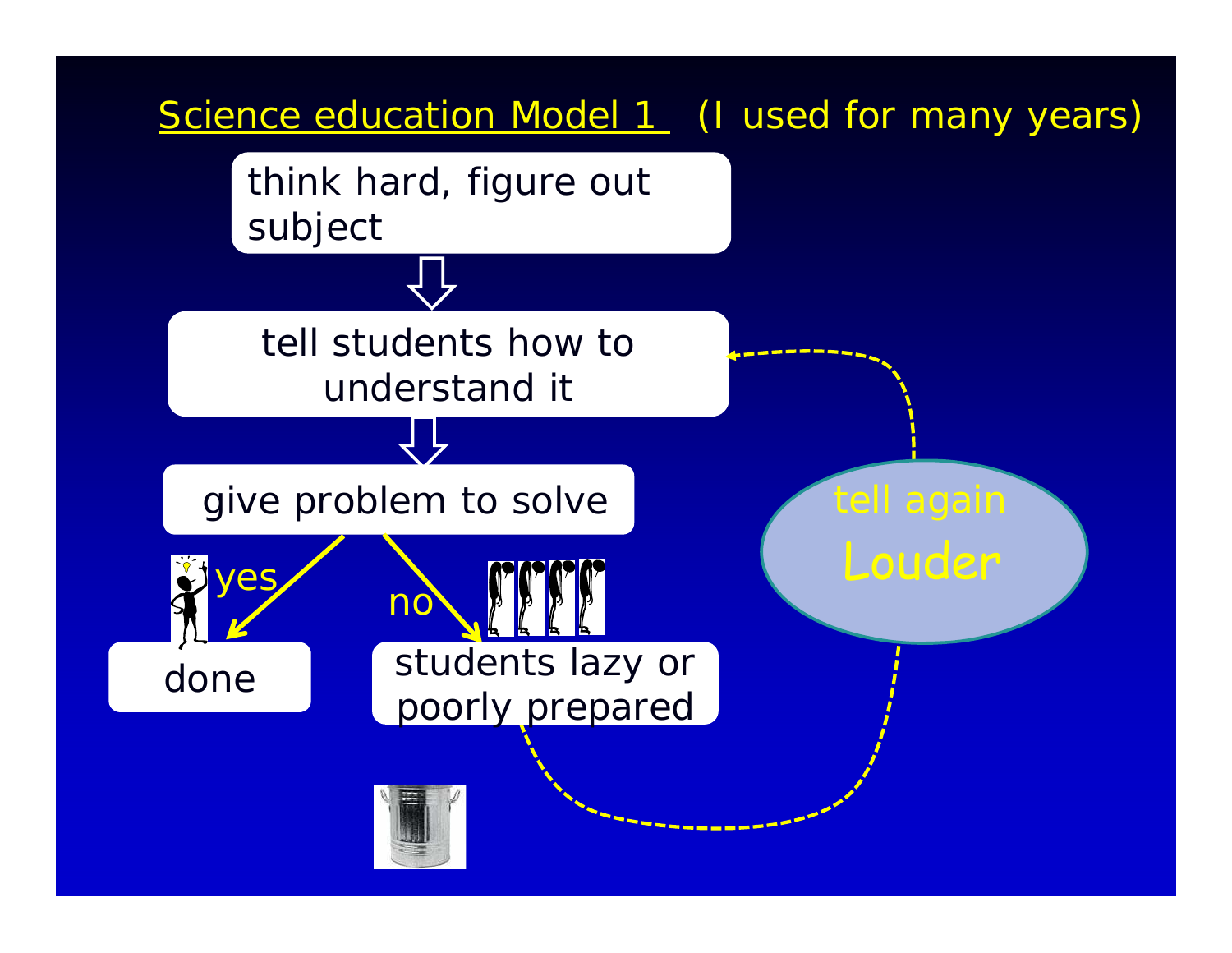# Model 1 (*figure out and tell*) Strengths & Weaknesses Works well for basic knowledge, prepared brain:



*bad, avoid*



*good, seek*

### Easy to test.  $\Rightarrow$  Effective feedback on results.

### Problem if learning:

•involves complex analysis or judgment •organize large amount of information •ability to learn new information and apply

More complex learning-- changing brain, not just adding bits of knowledge.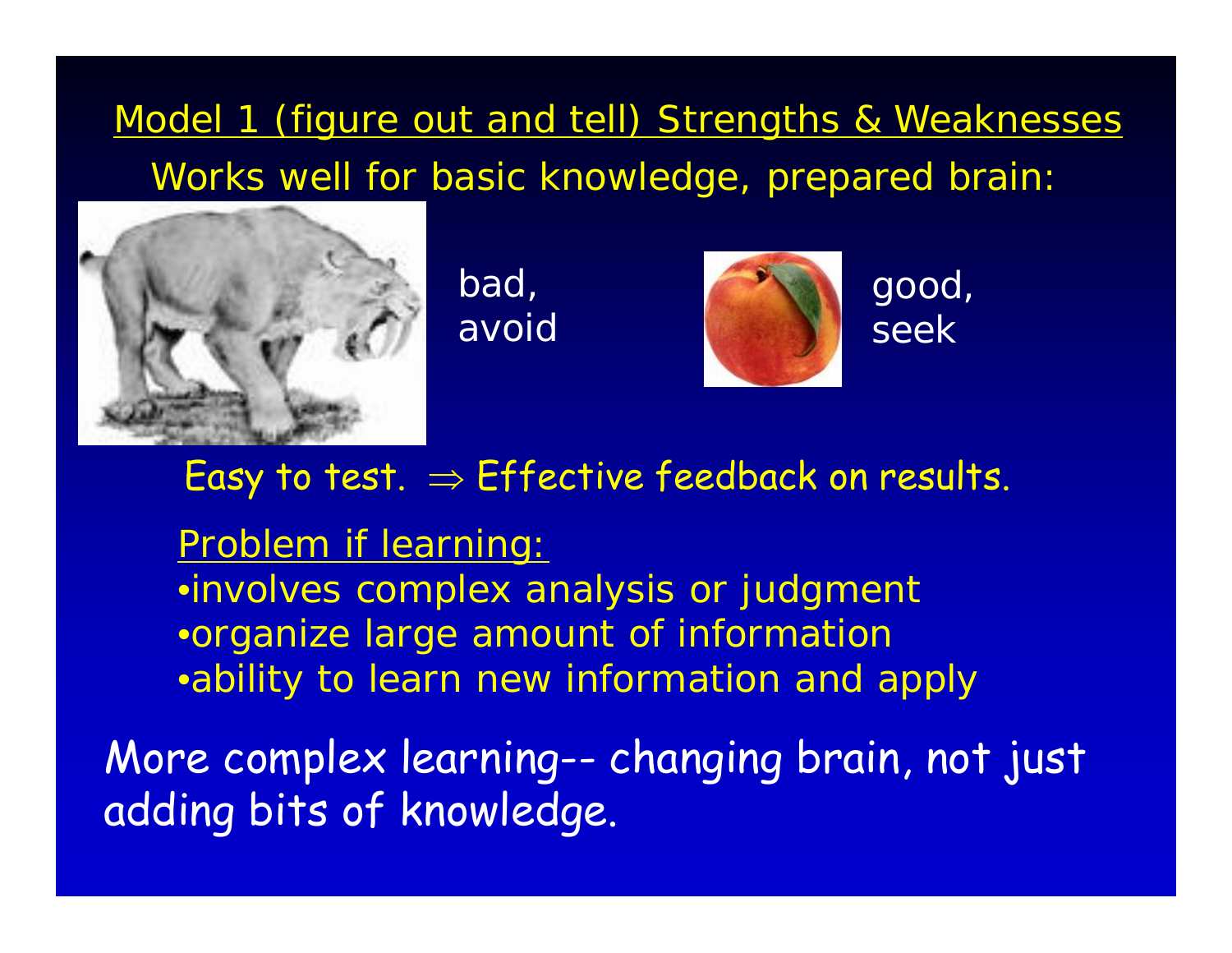Model 1 (*figure out and tell--traditional lecture*)

Not adequate for education today. Need high level expertise & expert learners.





Modern economy



**How to achieve and measure more complex learning?**

Large fraction of

population.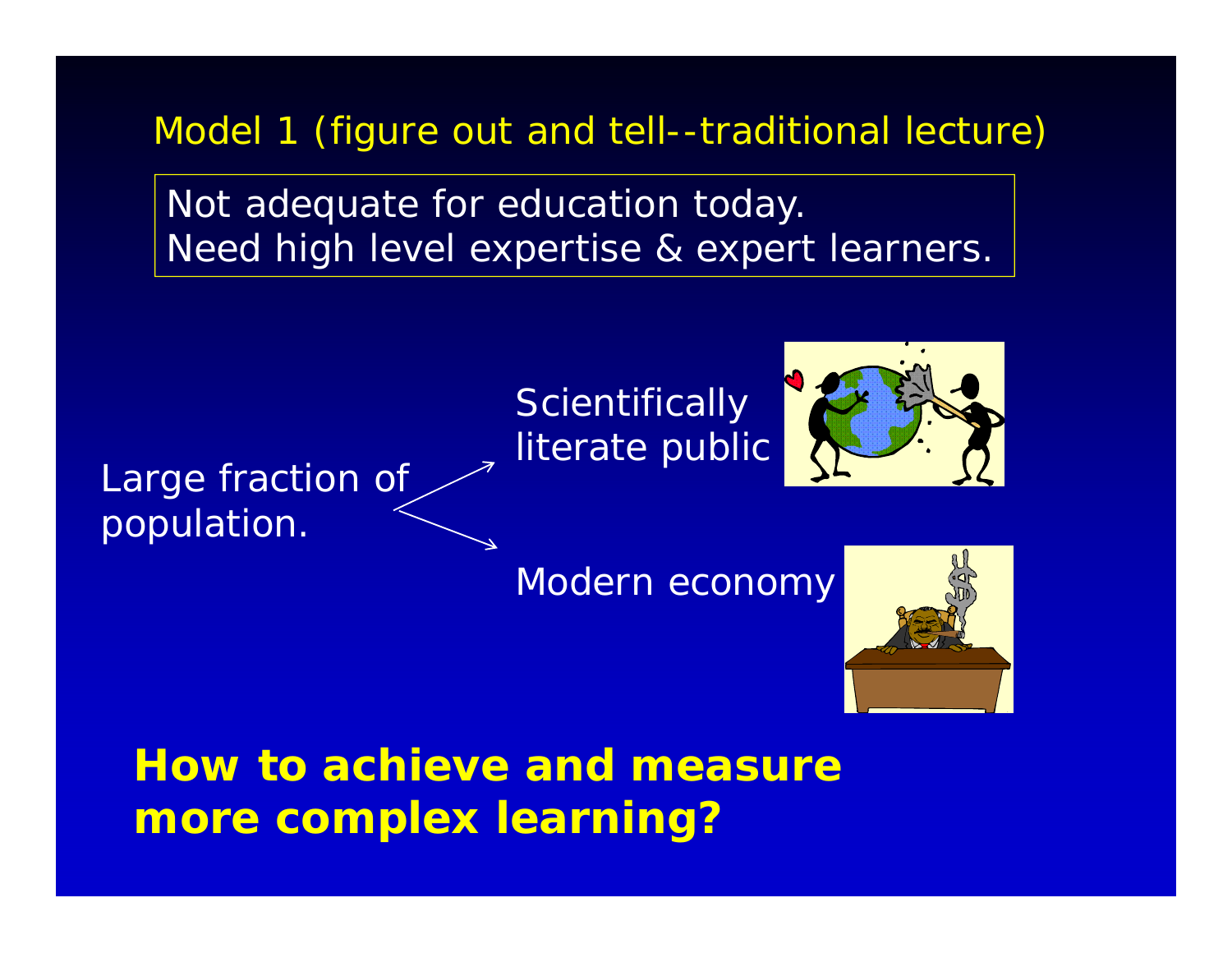### Science Education Model 2.

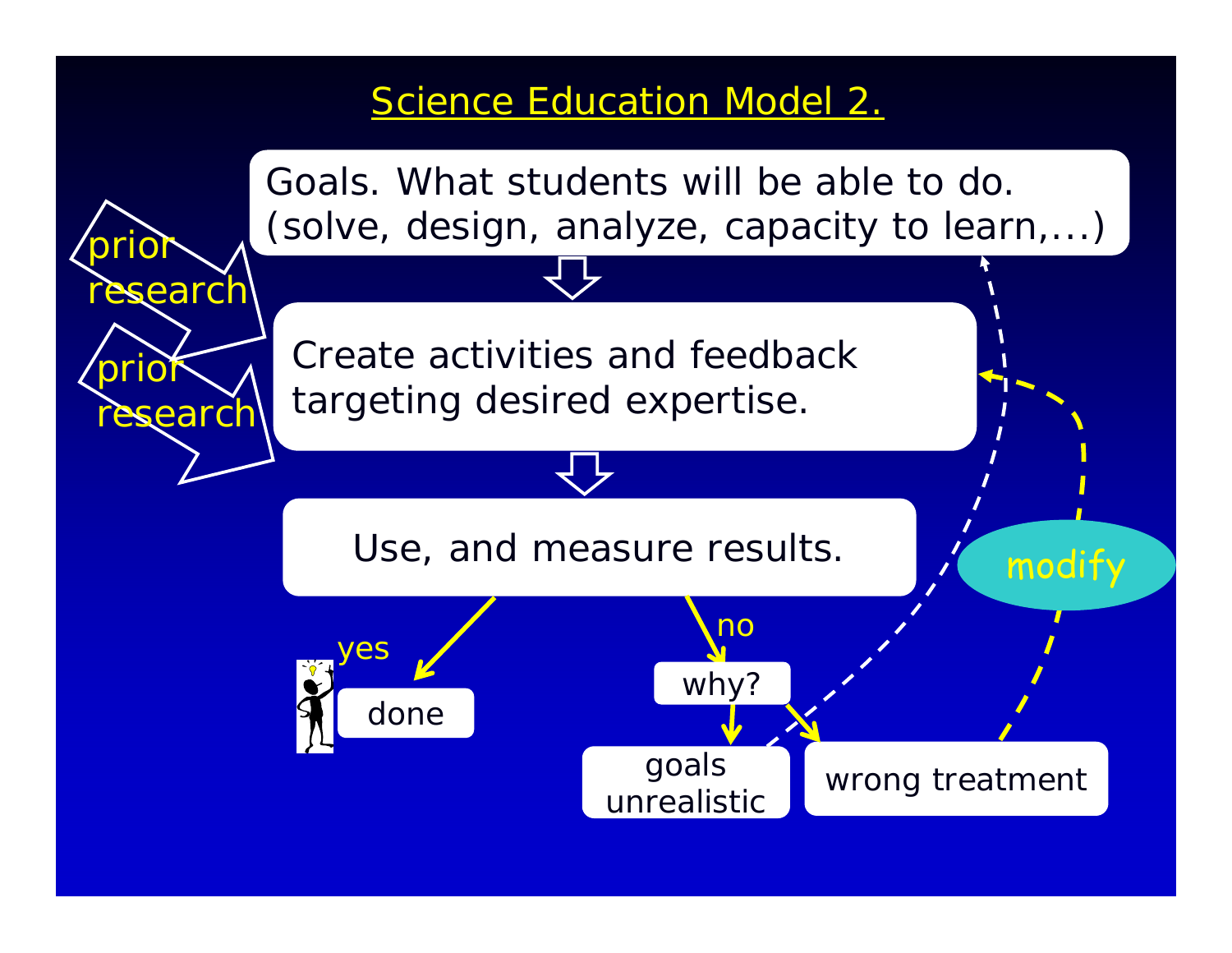### Is model for *doing* science

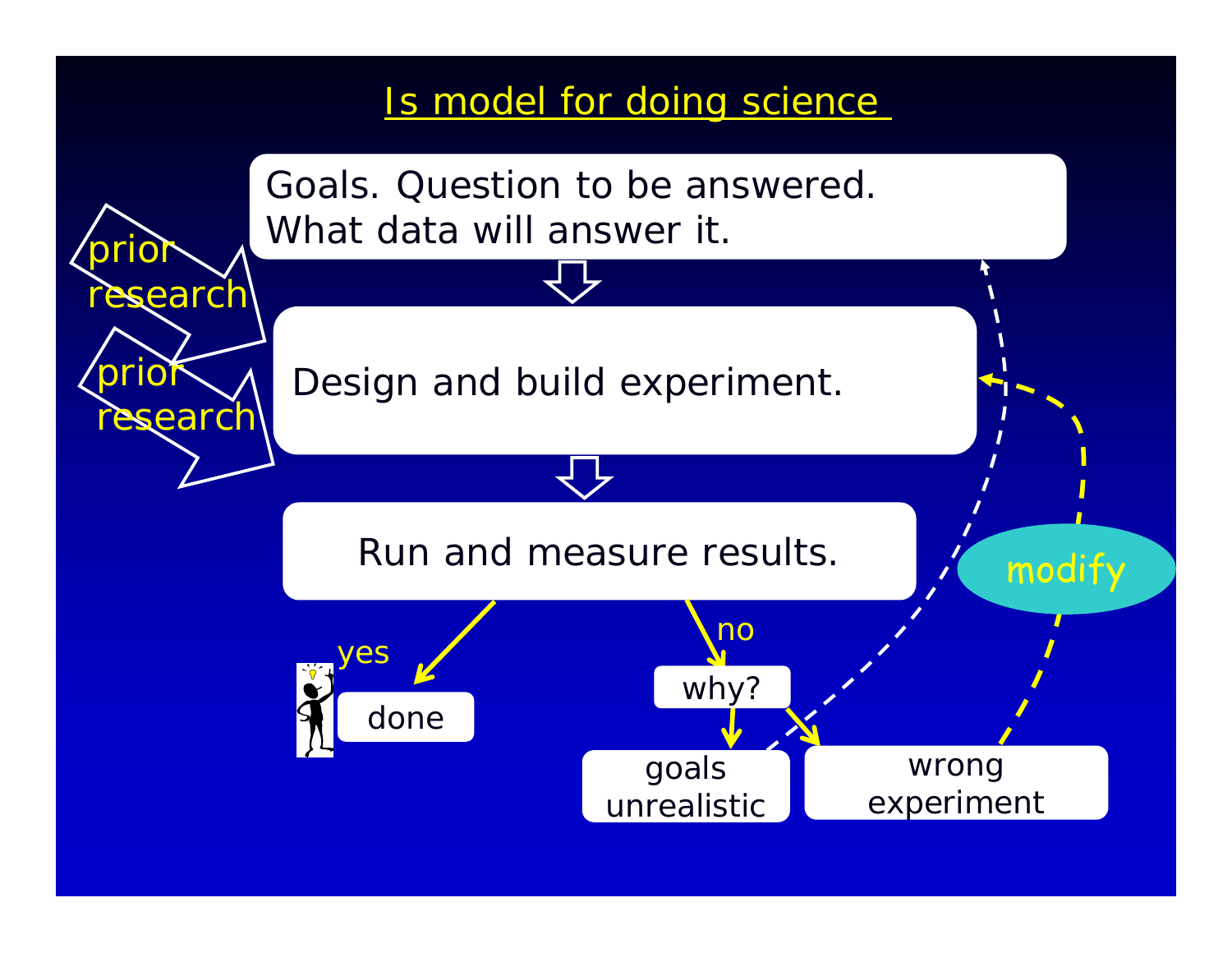## Model 2 --scientific approach to science education



<sup>⇒</sup>**New insights on traditional science teaching, how to improve.**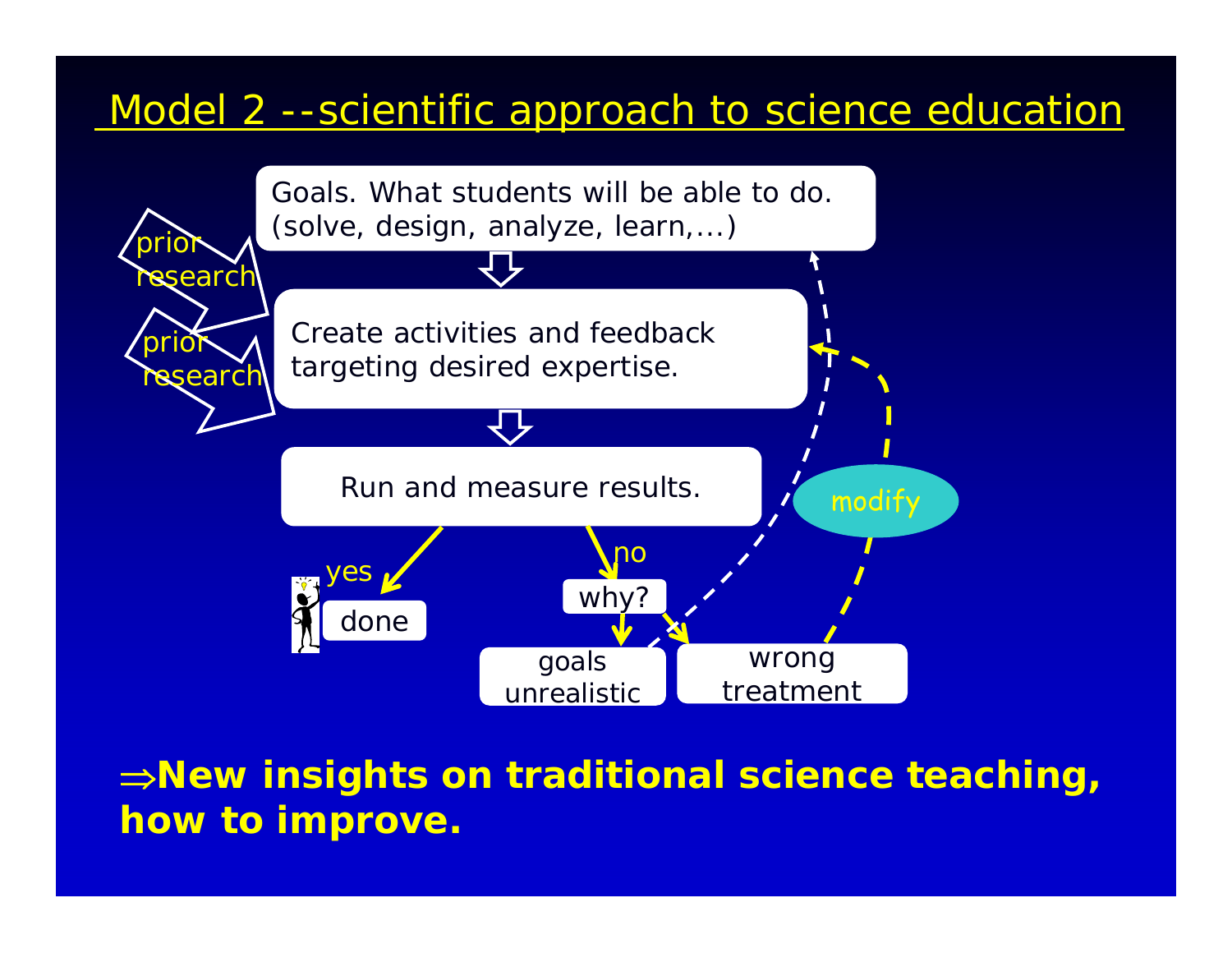# Major advances past 1-2 decades Consistent picture <sup>⇒</sup> Achieving learning

university classroomstudies

brainresearch



cognitive psychology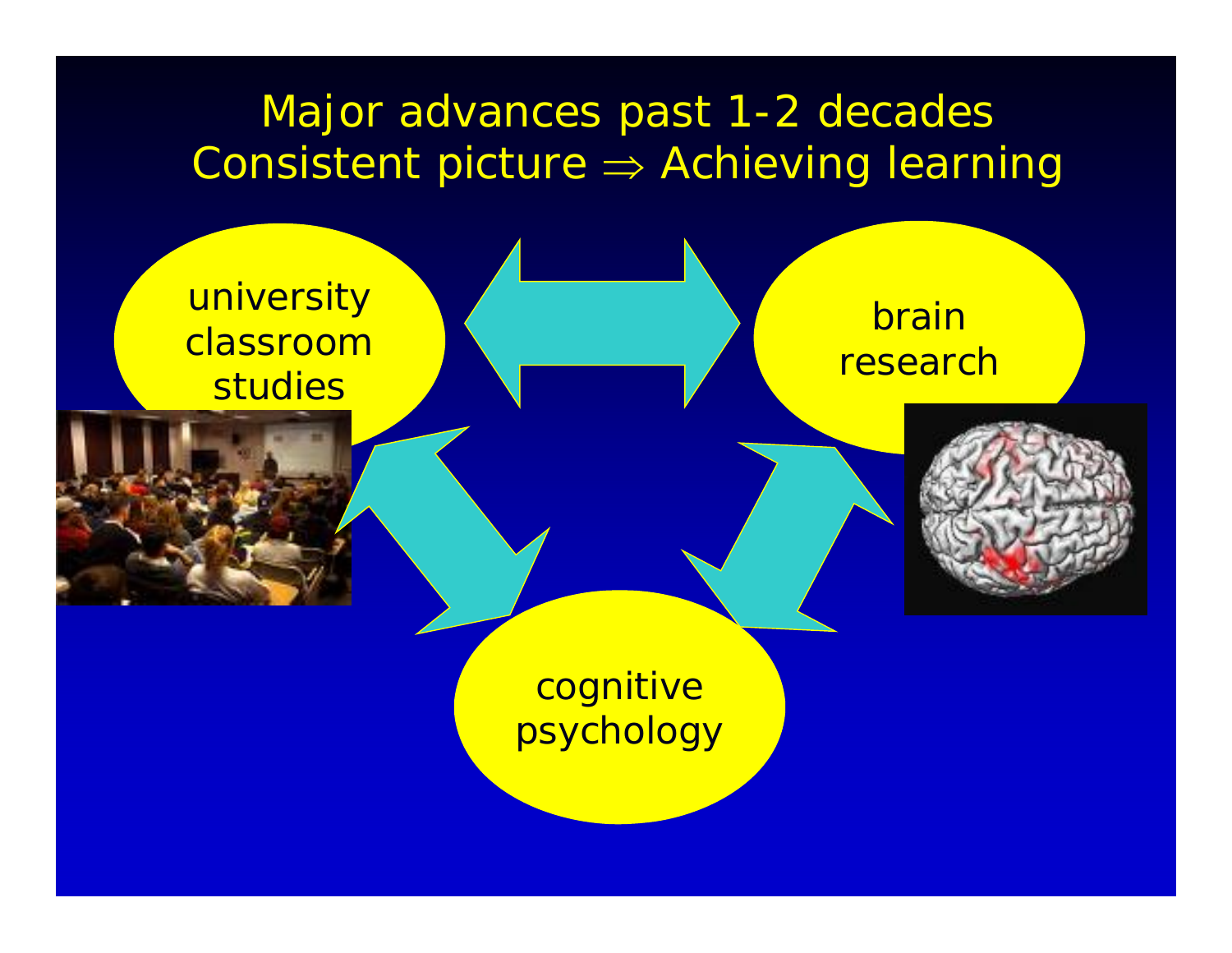### **Some Data** ( science from classrooms):

Model 1 (telling) traditional lecture method **scientific teaching**

- **10% after 15 minutes** ⇒ **>90 % after 2 days** • Retention of information from lecture
- Fraction of concepts mastered in course **15-25%**⇒ **50-70% with retention**
- Beliefs about science-- what it is, how to learn, **significantly less** (5-10%) **like scientist**  ⇒ **more like scientist** improves for future nonscientists and scientists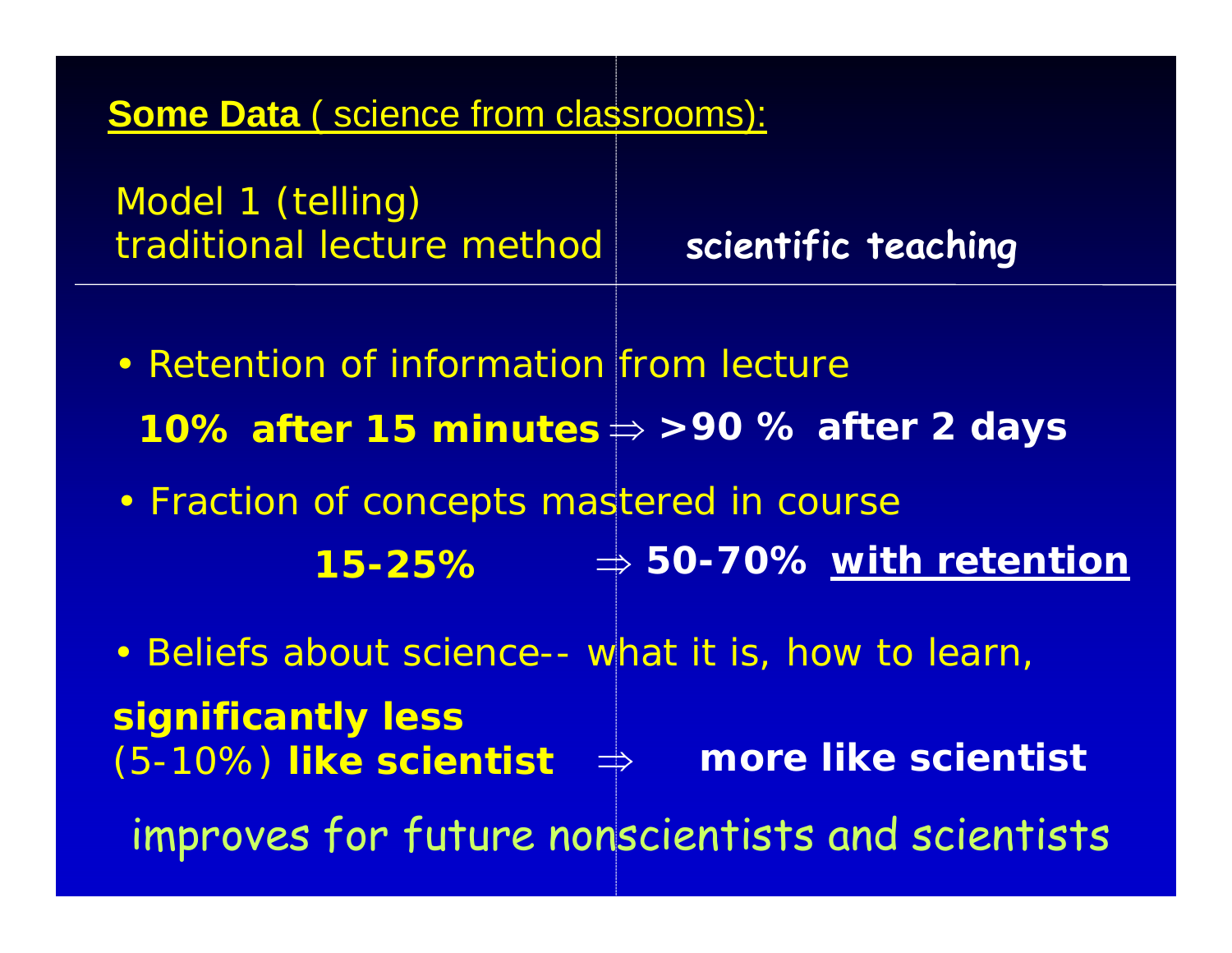Model 2-- scientific approach

### What has been learned?

- 1. Identifying components of expertise, and how expertise developed.
- L 2. How to measure components of science expertise. *(and what traditional exams have been missing)*
	- 3. Components of effective teaching and learning.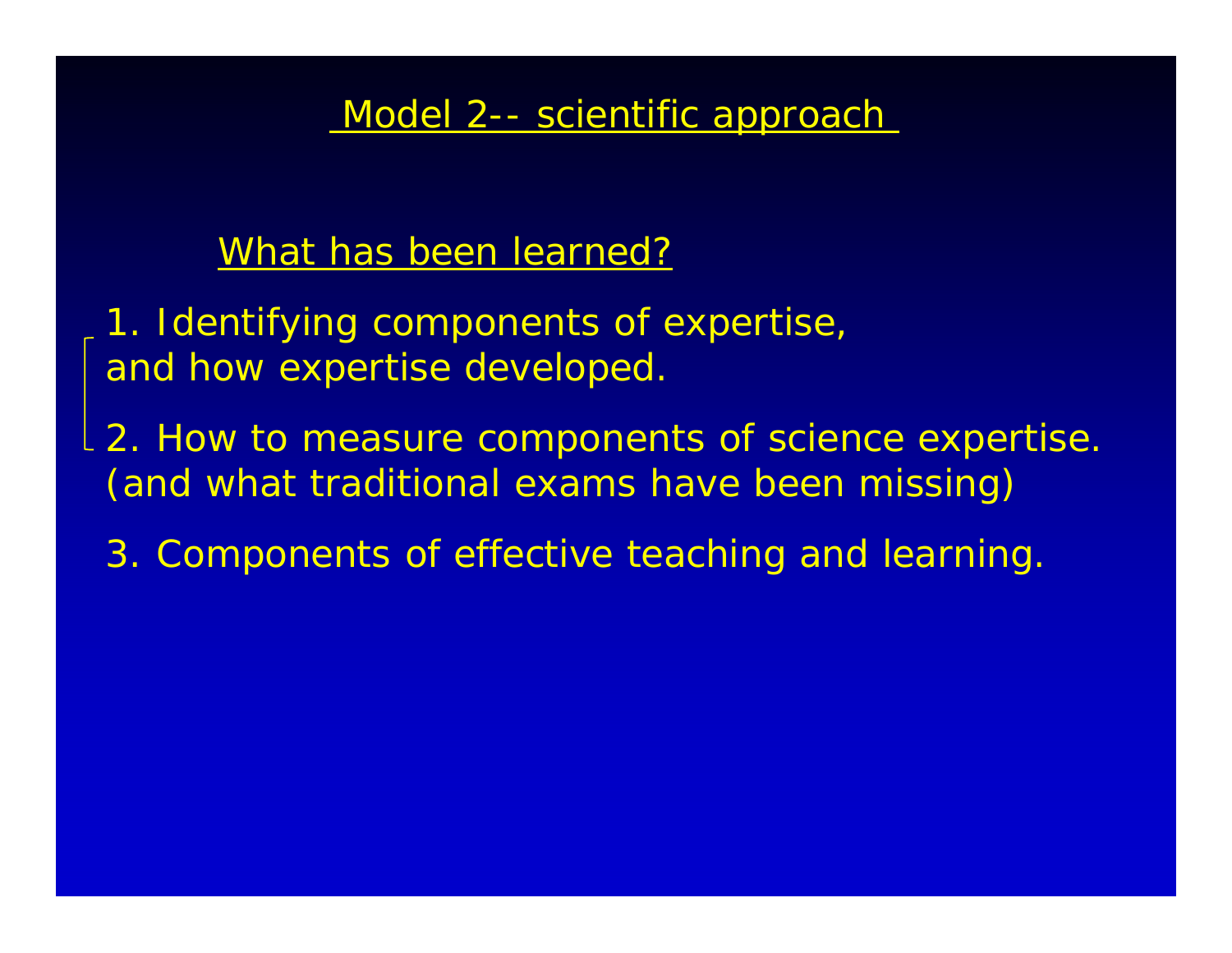# Developing expertise-- transforming brain



### **Think** about and use science like a scientist.

What does that mean? How is it accomplished?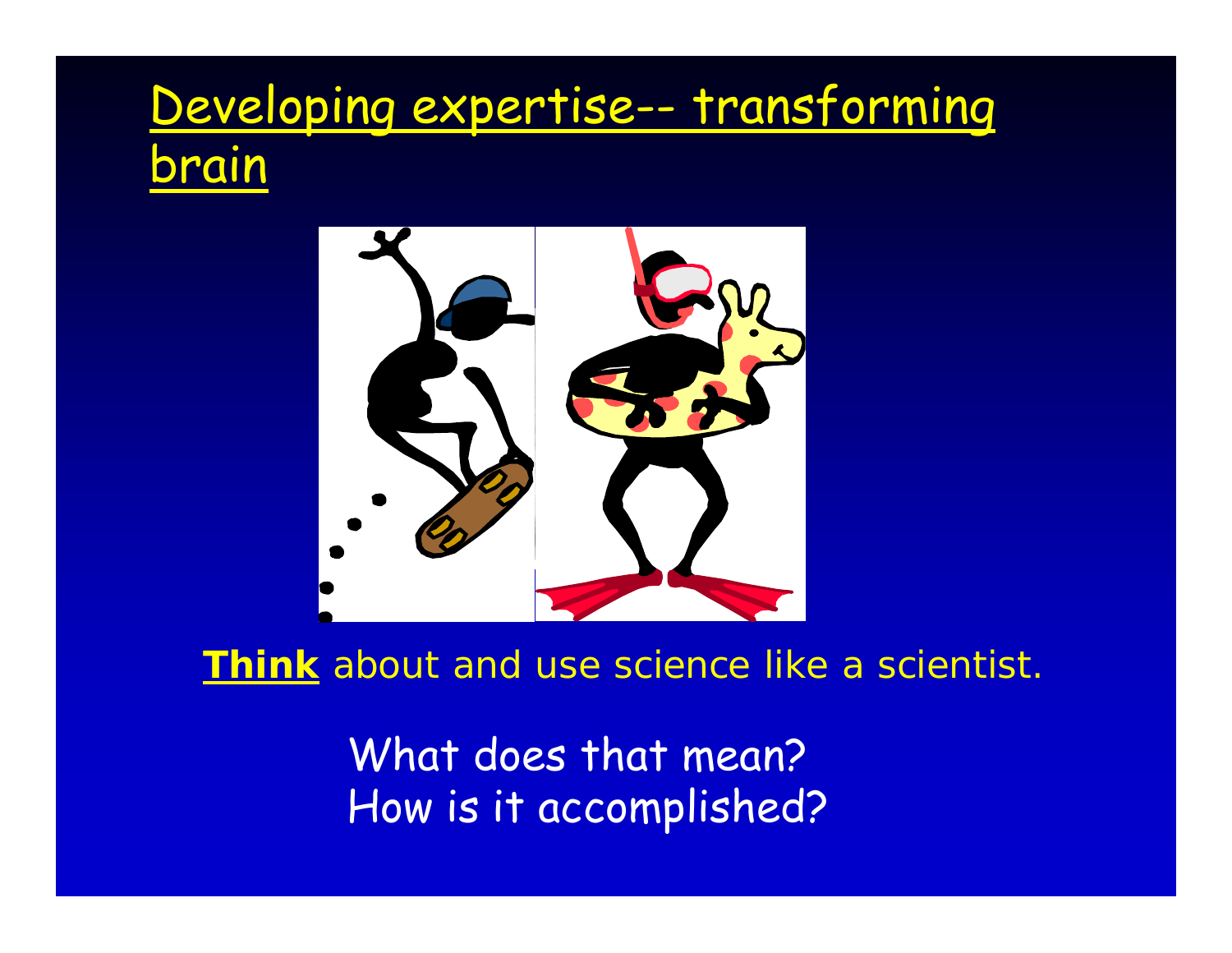Expert competence = •factual knowledge •Organizational framework <sup>⇒</sup> effective retrieval and application Expert competence research<sup>\*</sup> historians, scientists, chess players, doctors,...





•Ability to monitor own thinking and learning ("Do I understand this? How can I check?")

New ways of thinking-- require MANY hours of intense practice with guidance/reflection. Change brain "wiring"

\*Cambridge Handbook on Expertise and Expert Performance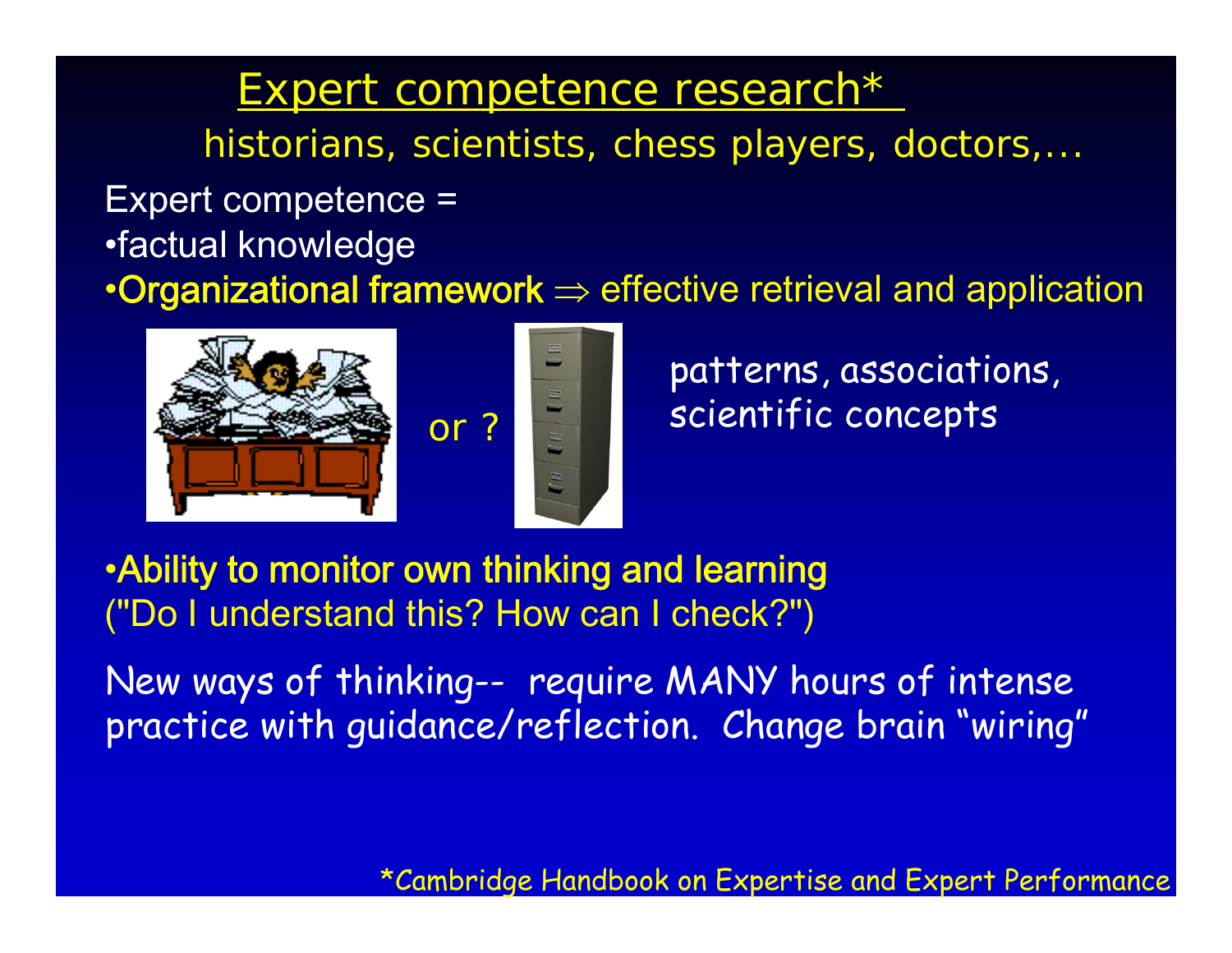### Measuring conceptual mastery

• Force Concept Inventory- basic concepts of force and motion 1st semester physics

Average learned/course

16 traditional Lecture

*Ask at start and end of semester-- What % learned? (100's of courses)*

 $0.5$ 

0.4

 $0.3$ 

 $0.2$ 

 $0.1$ 

 $0.0$ 

Fraction of Courses

courses





Fraction of unknown basic concepts learned

On average learn <30% of concepts did not already know. Lecturer quality, class size, institution,...doesn't matter! Similar data for conceptual learning in other courses.

R. Hake, "…A six-thousand-student survey…" AJP 66, 64-74 ('98).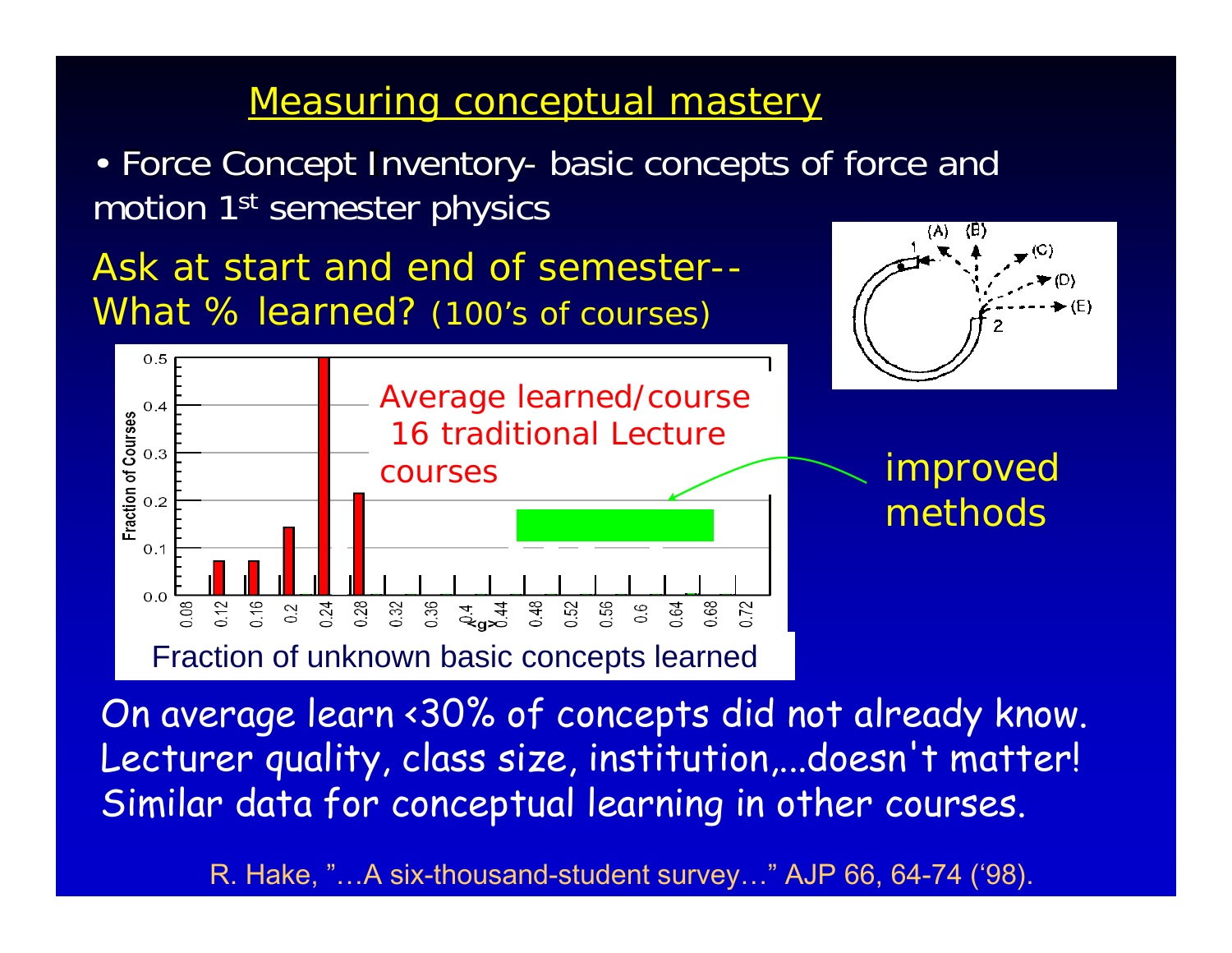• **Experts in science also have unique "belief" systems**

**Content: isolated pieces of information to be memorized.**

**Handed down by an authority. Unrelated to world.**

**Problem solving: pattern matching to memorized recipes.**

**Novice Expert**

**Content: coherent structure of concepts.**

**Describes nature, established by experiment.**

**Prob. Solving: Systematic concept-based strategies. Widely applicable.**

\*adapted from D. Hammer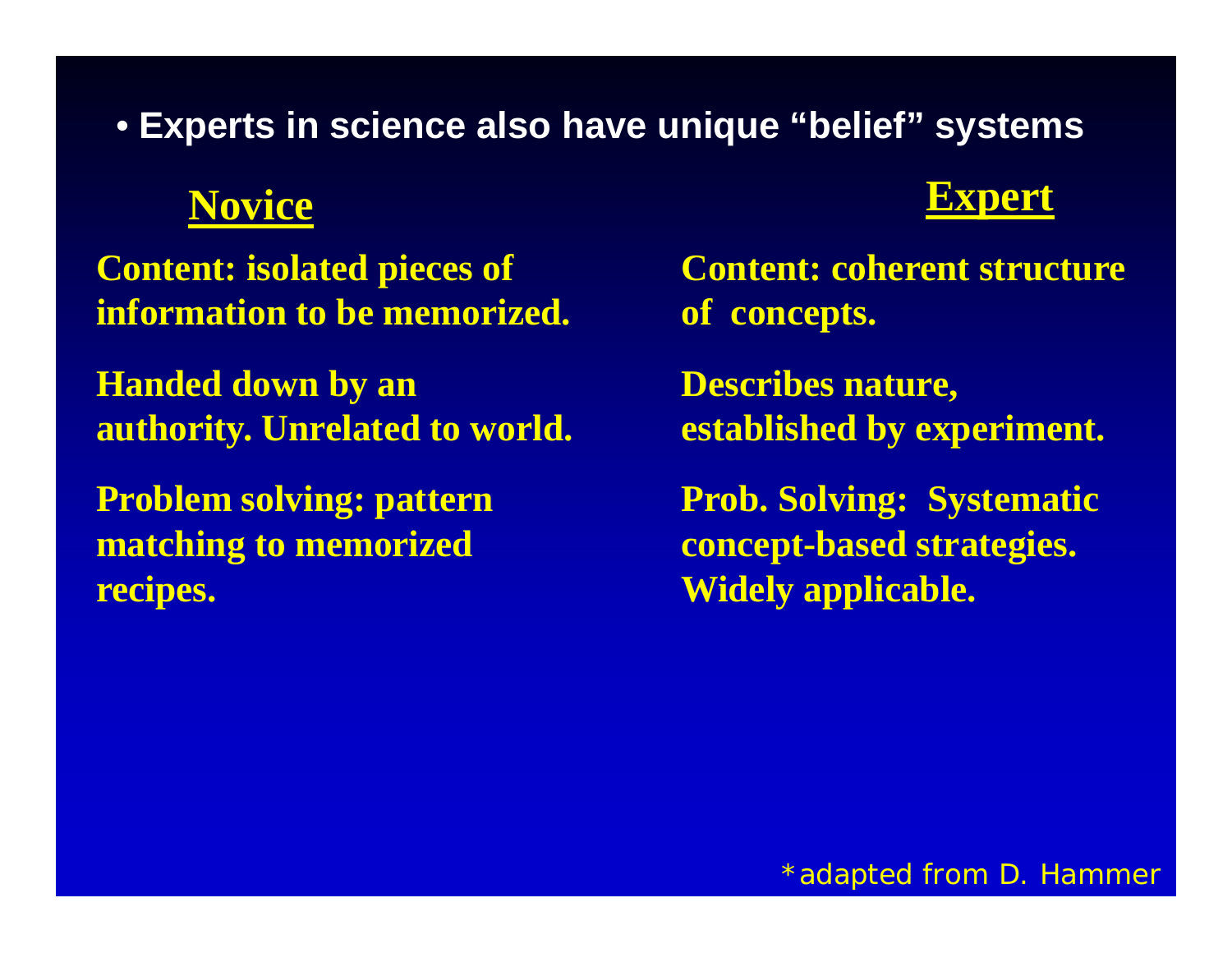### Measuring student beliefs about science

**Novice Expert**

Survey instruments-- MPEX--1<sup>st</sup> yr physics, CLASS--physics, chem, bio tests

~40 statements, strongly agree to strongly disagree--

Understanding physics basically means being able to recall something *you've read or been shown.*

*I do not expect physics equations to help my understanding of the ideas; they are just for doing calculations.*

> pre & post 5-10<mark>%</mark> shift?

# **intro physics** <sup>⇒</sup> **more novice**

ref.s Redish et al, CU work--Adams, Perkins, MD, NF, SP, CW

Intro Chemistry and biology just as bad!

\*adapted from D. Hammer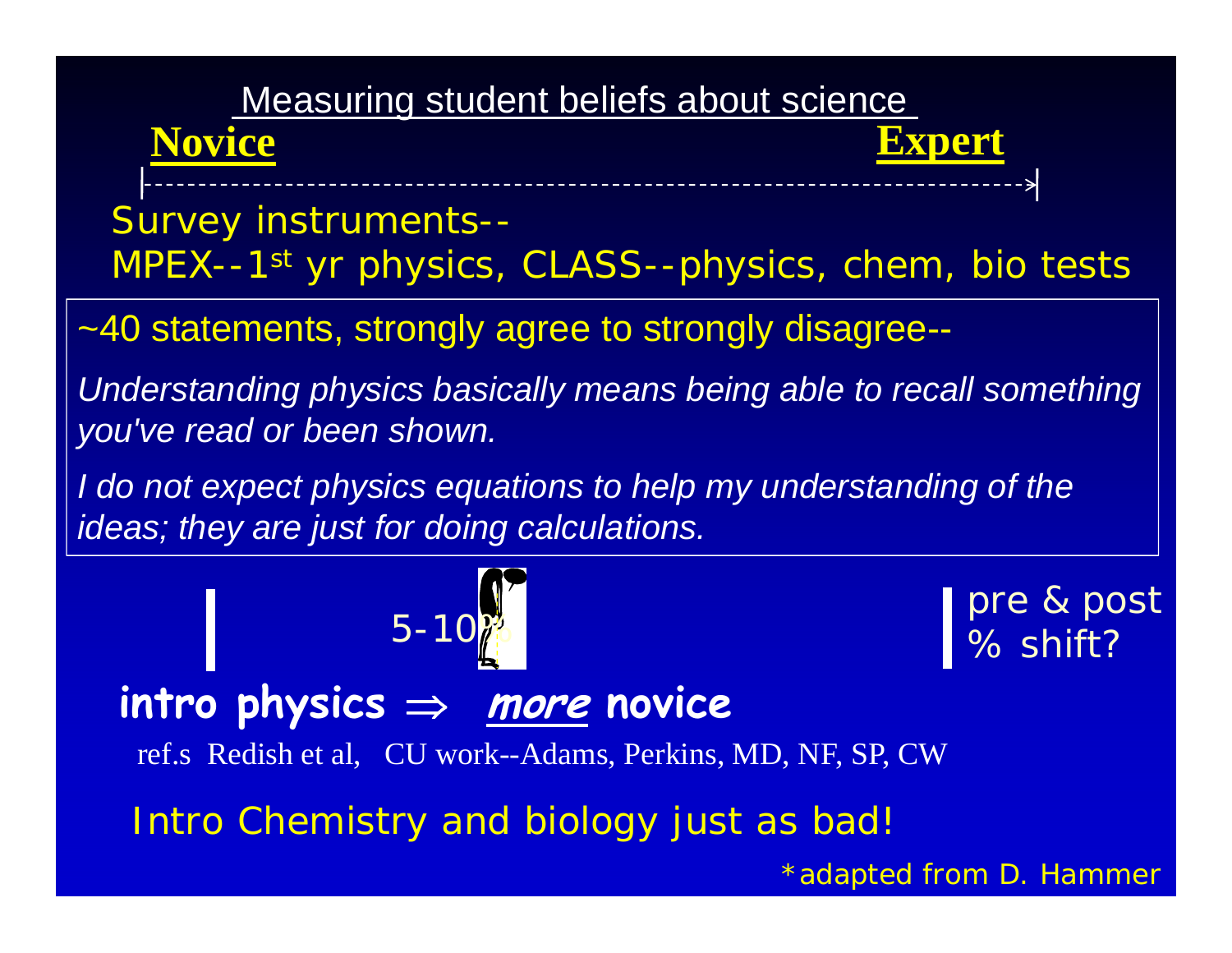Model 2-- scientific approach

### What has been learned?

1. Identifying components of expertise, and how expertise developed.

L 2. How to measure components of science expertise. *(and what traditional exams have been missing)*

<sup>⇒</sup>**3. Components of effective teaching and learning.**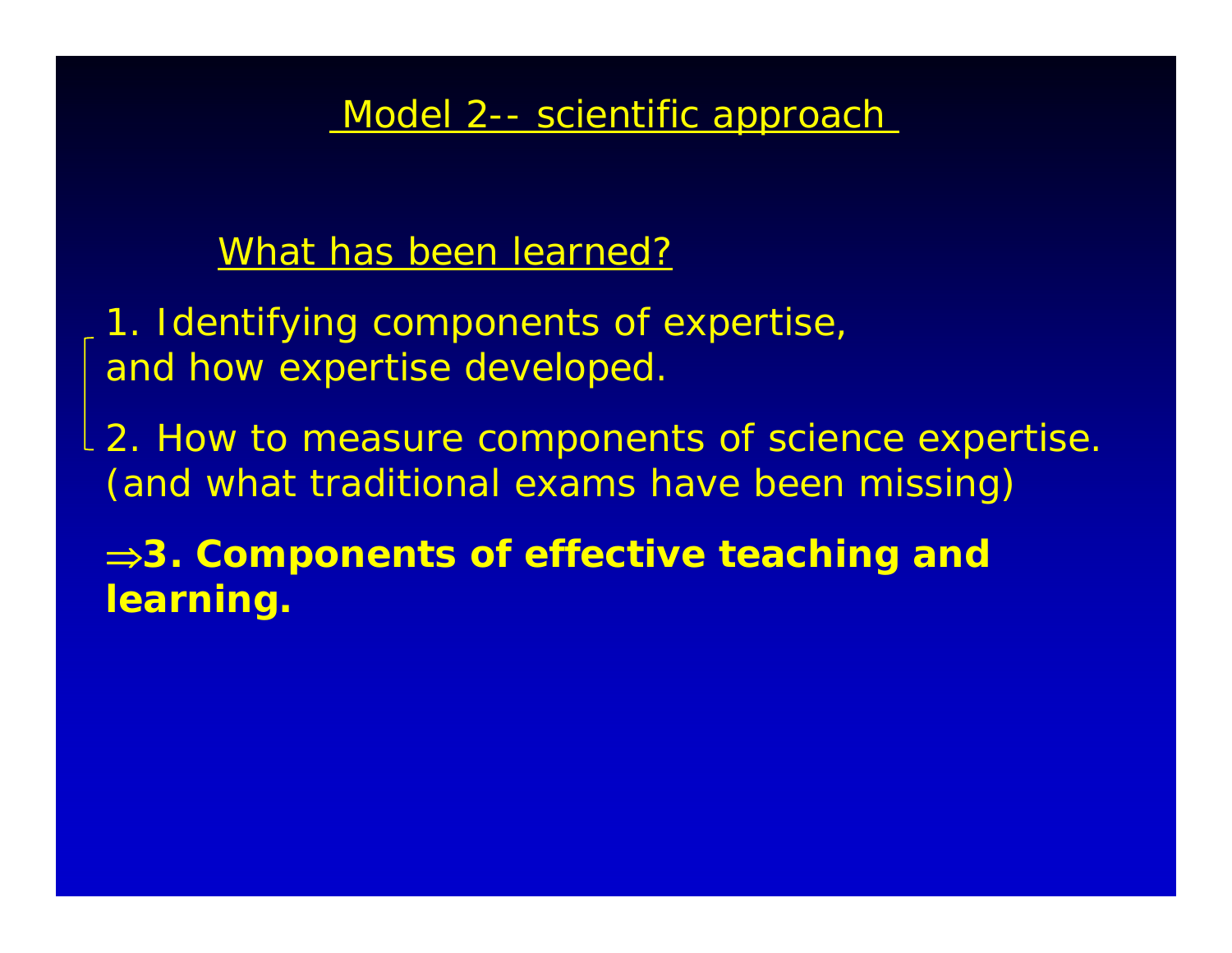Components of effective teaching/learning apply to all levels, all settings

1. Reduce unnecessary demands on working memory

2. Explicit authentic modeling and practice of expert thinking. Extended & strenuous (brain like muscle)

3. Motivation

4. Connect with and build on prior thinking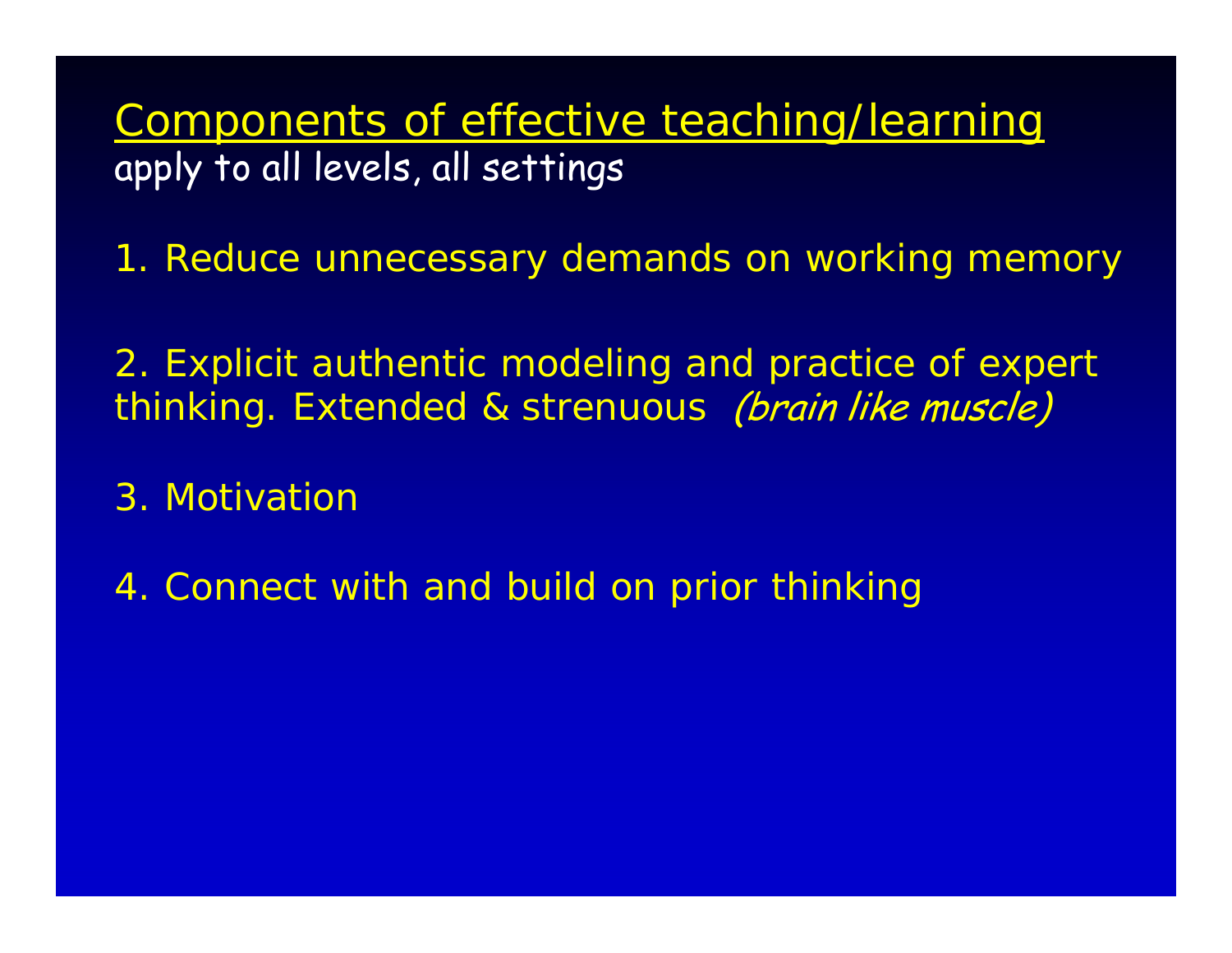### **Limits on working memory**--best established, most ignored result from cognitive science



Working memory capacity **VERY LIMITED!***(remember & process <7 distinct new items)*

### **MUCH less than in typical science lecture**

make PPT slides available

Mr Anderson, May I be excused? My brain is full.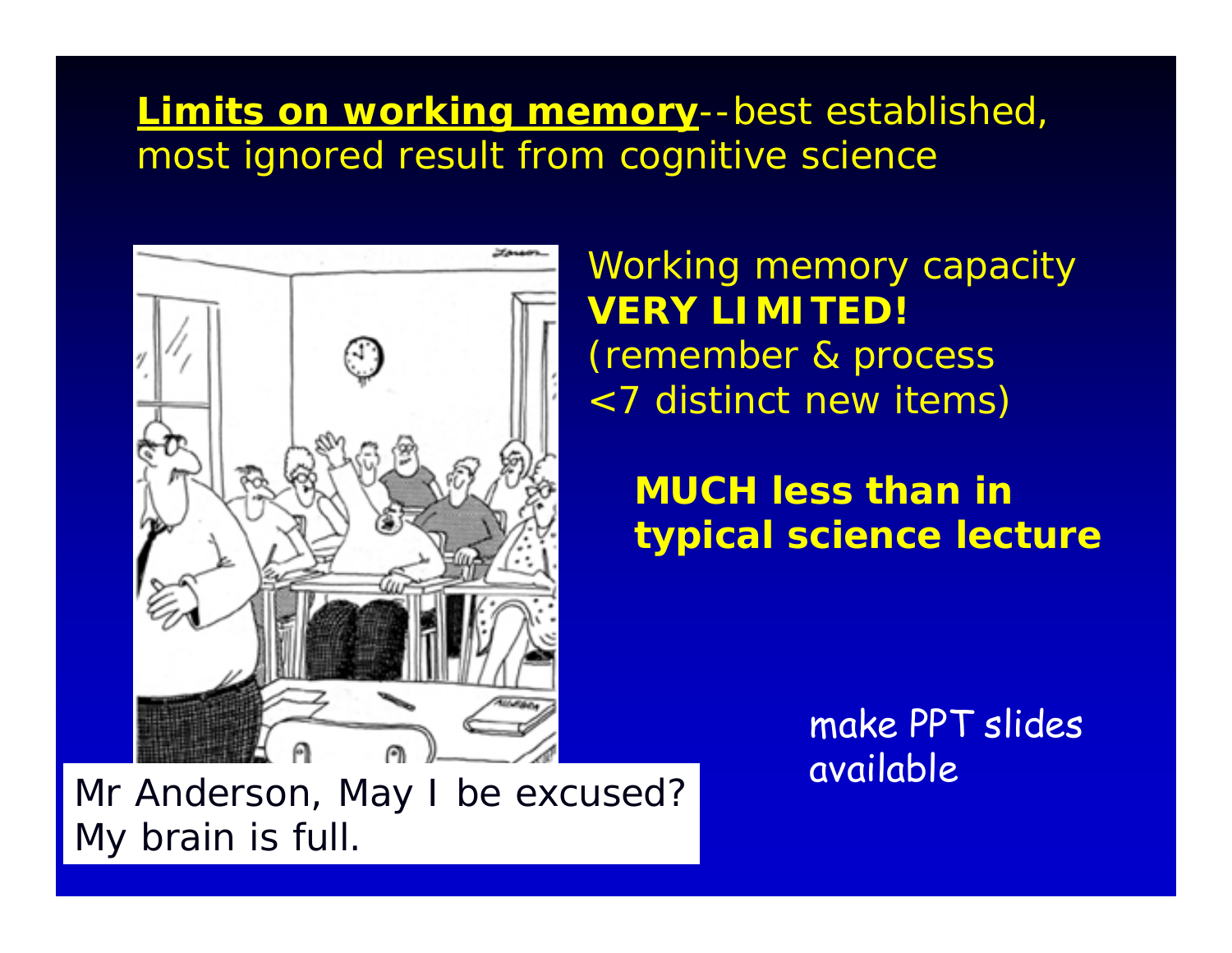# $\Rightarrow$  processing and retention from lecture tiny (for novice)

many examples from research:

Wieman and Perkins - test 15 minutes after told nonobvious fact in lecture.10% remember

**Also true in technical talks!**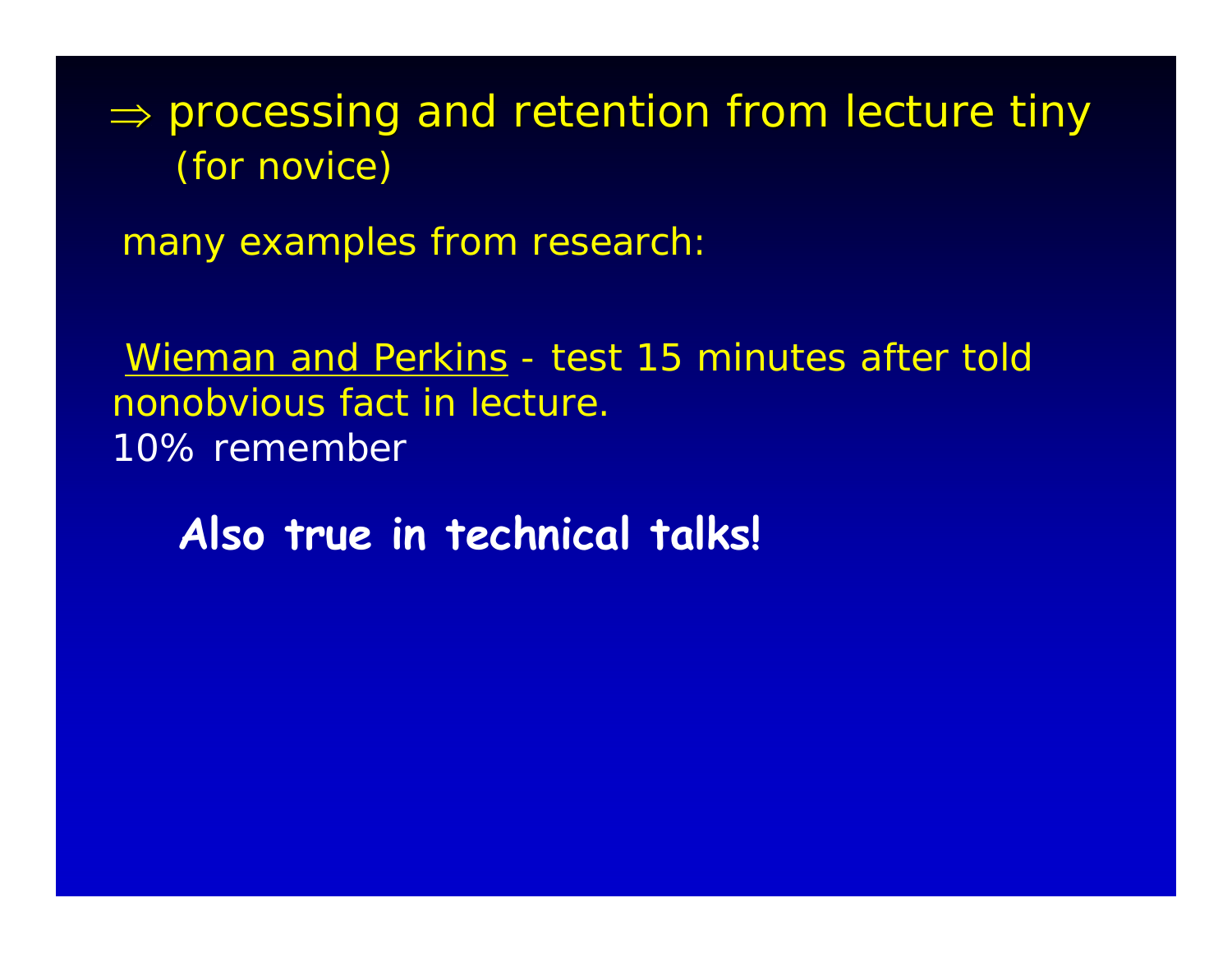Reducing unnecessary demands on working memory improves learning.

jargon, use figures, analogies, avoid digressions





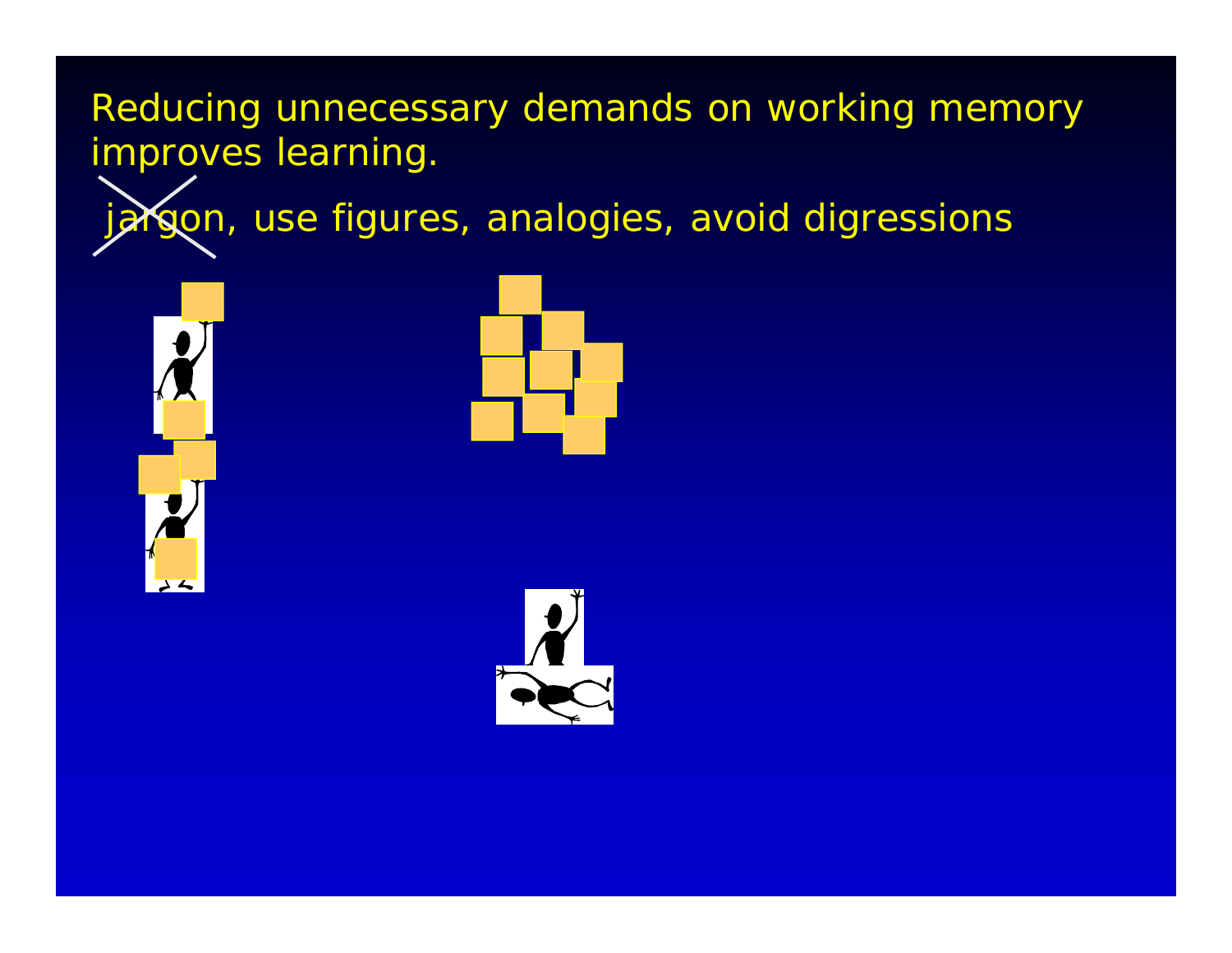# Features of effective activities for learning.

1. Reduce unnecessary demands on working memory

2. Explicit authentic modeling and practice of expert thinking. Extended & strenuous (brain like muscle)

# **3. Motivation**

4. Connect with and build on prior thinking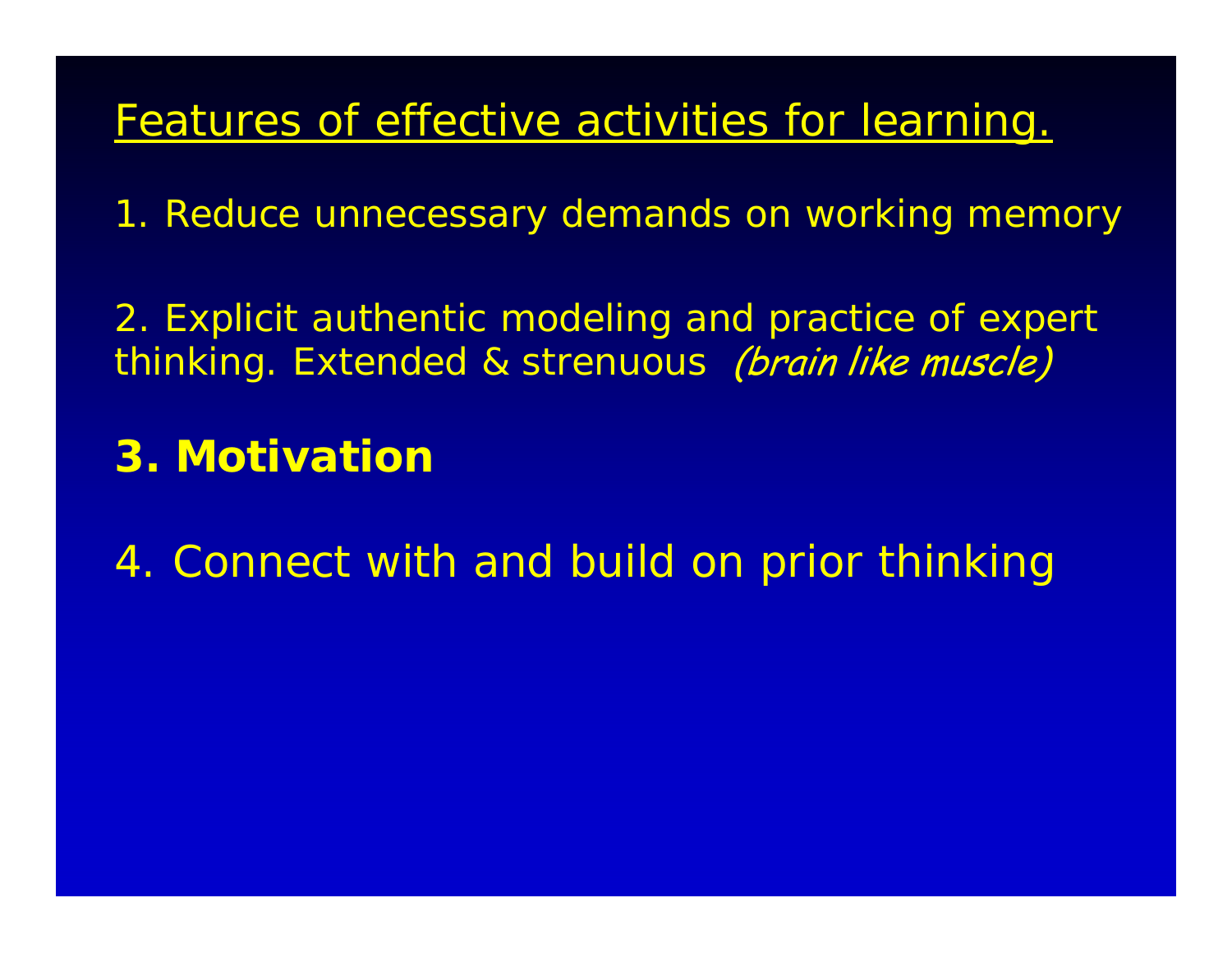3. Motivation-- essential *(complex- depends on previous experiences, ...)*



a. Relevant/useful/interesting to learner (**meaningful context-- connect to what they know and value)** *Problems where value of solution obvious.* 

b. Sense that can master subject and how to master

c. Sense of personal control/choice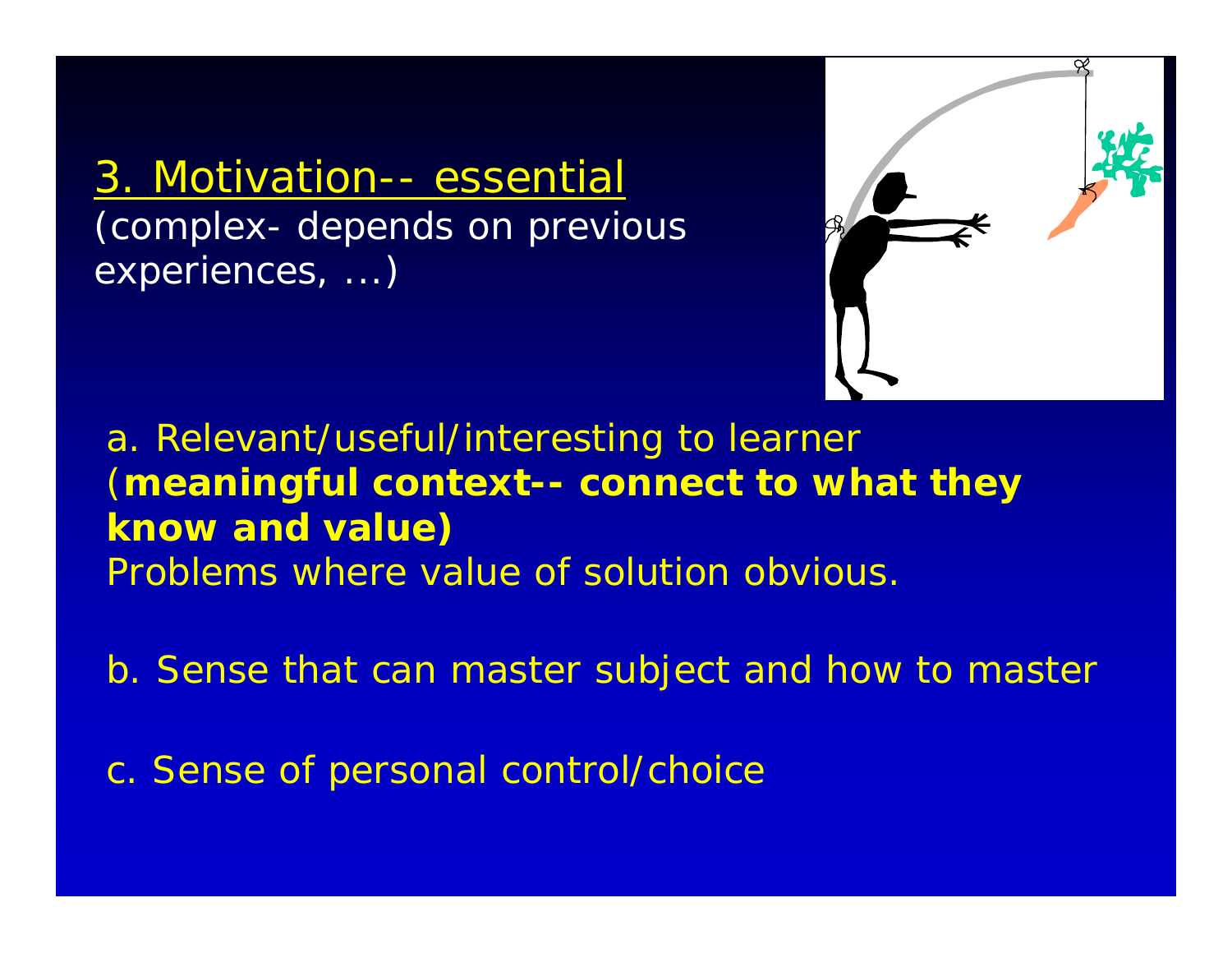# Effective activities for learning.

1. Reduce unnecessary demands on working memory

2. Explicit authentic practice of expert thinking. Extended & strenuous (brain like muscle)

3. Motivation

4. Connect with and build on prior thinking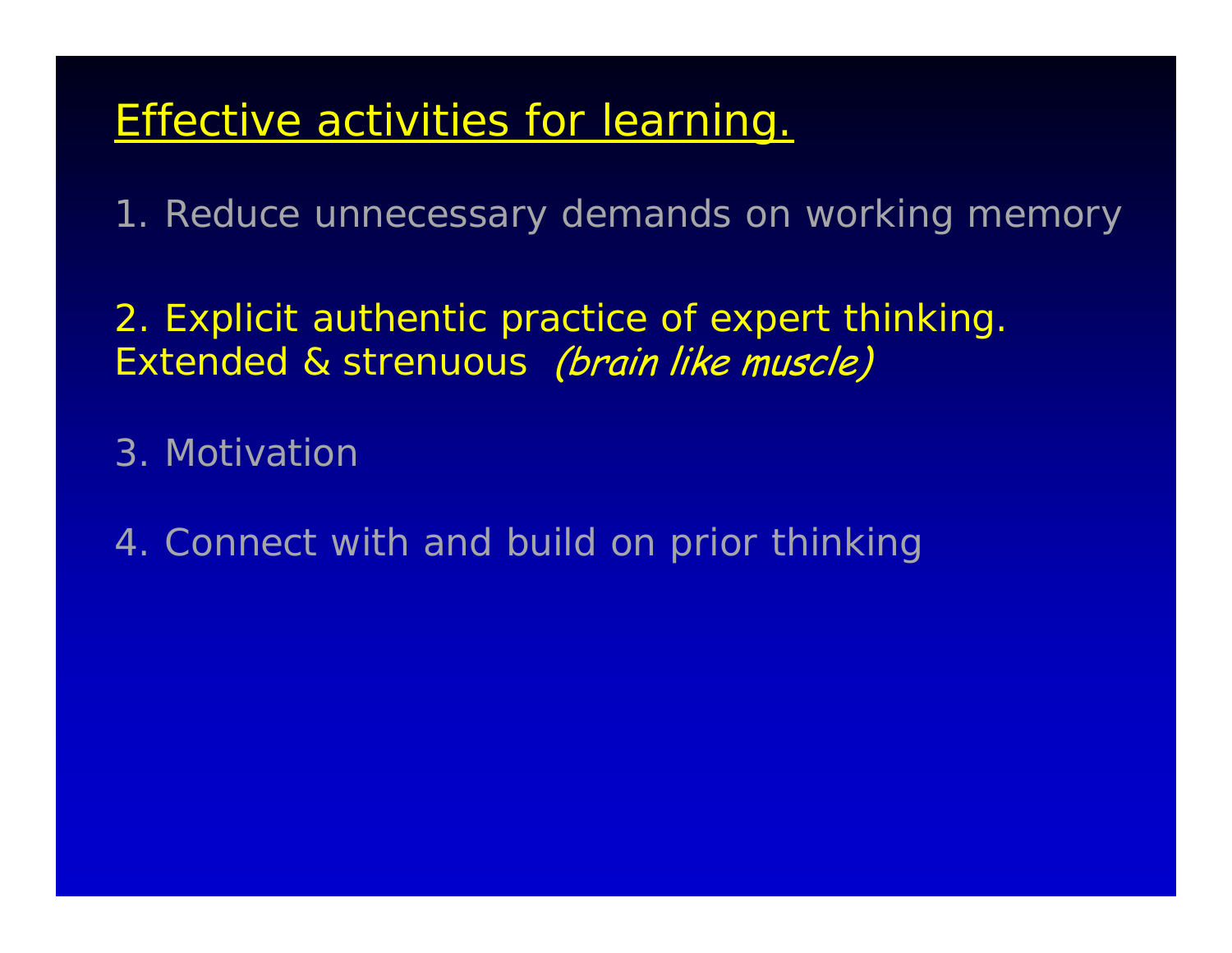# Practicing expert-like thinking-

## **Challenging but doable tasks/questions**

Explicit focus on expert-like thinking •concepts and mental models •recognizing relevant & irrelevant information •self-checking, sense making, & reflection

Provide effective feedback (timely and specific) "cognitive coach"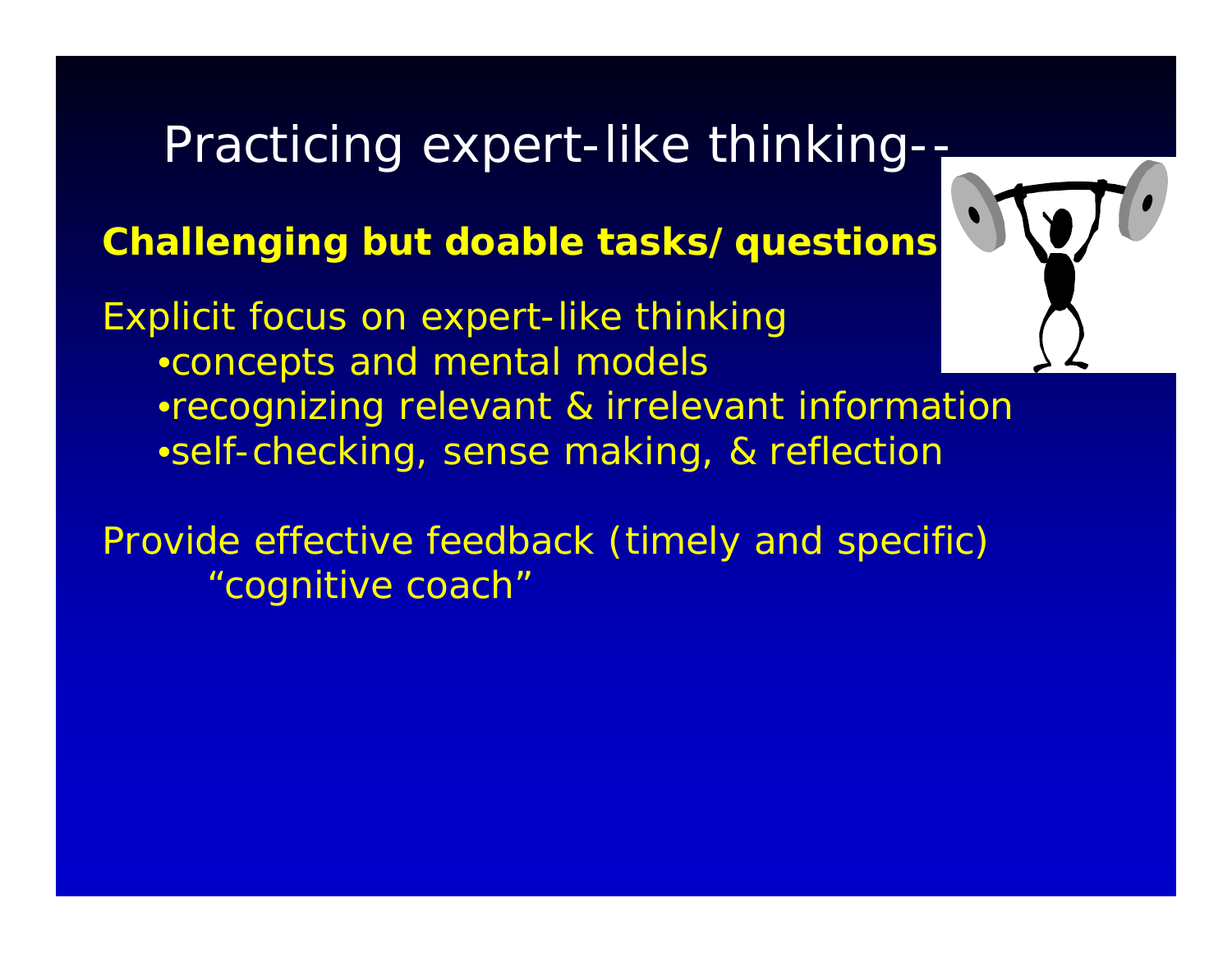How to actually do in class? Hundreds of students???

a) good examples from Mazur and others

b) use technology to help printing press, ...



### **Example from a class--practicing expert thinking with effective guidance/feedback**

1. Assignment--Read chapter on electric current. Learn basic facts and terminology. Short quiz to check/reward.

2. Class built around series of questions.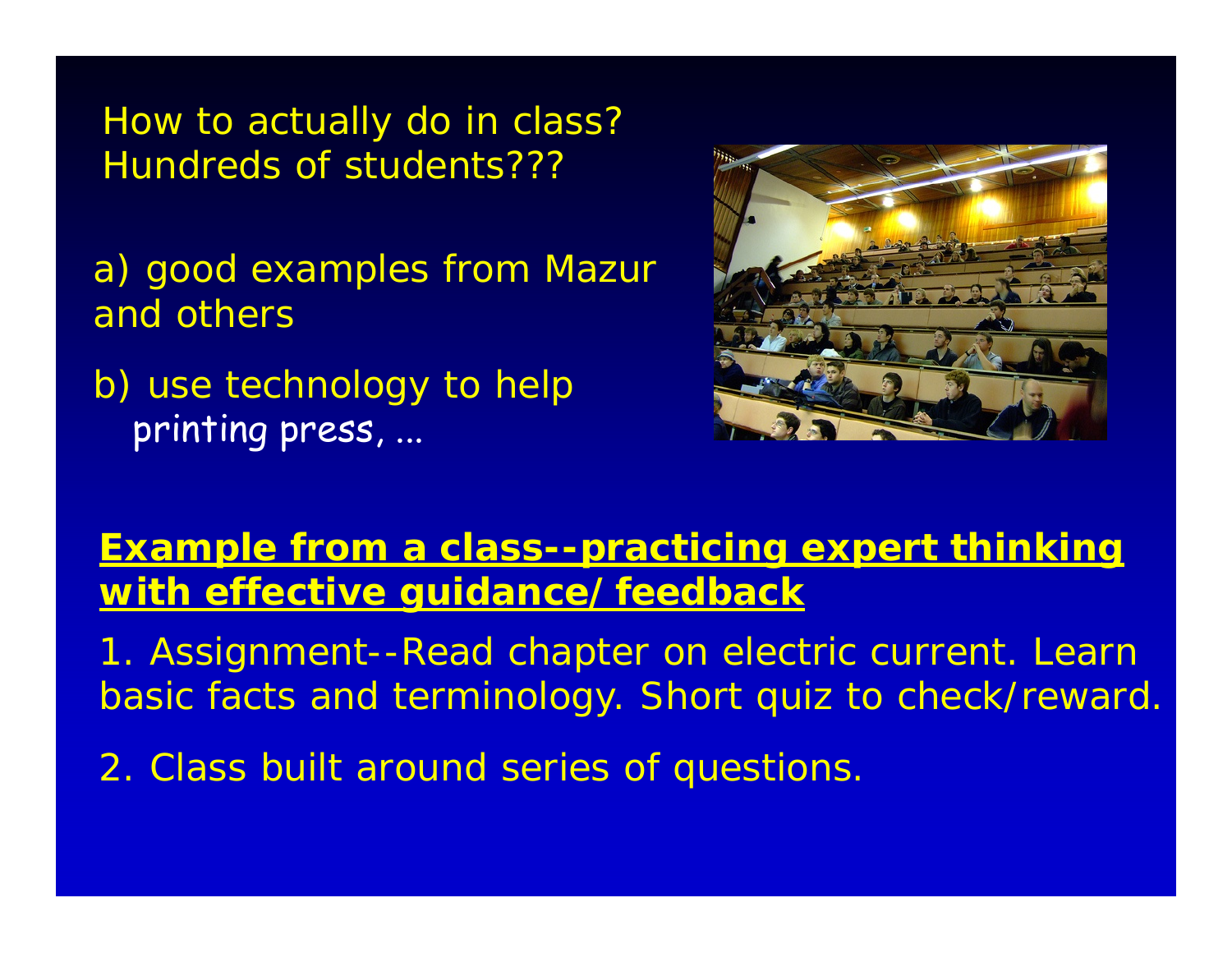

When switch is closed, bulb 2 will a. stay same brightness b. get brighter c. get dimmer, d. go out.



3. Individual answer with clicker*(accountability, primed to learn)*

4. Discuss with "consensus group", revote. (prof listen in!) 5. Show responses. Elicit student reasoning. Do "experiment."-- simulation.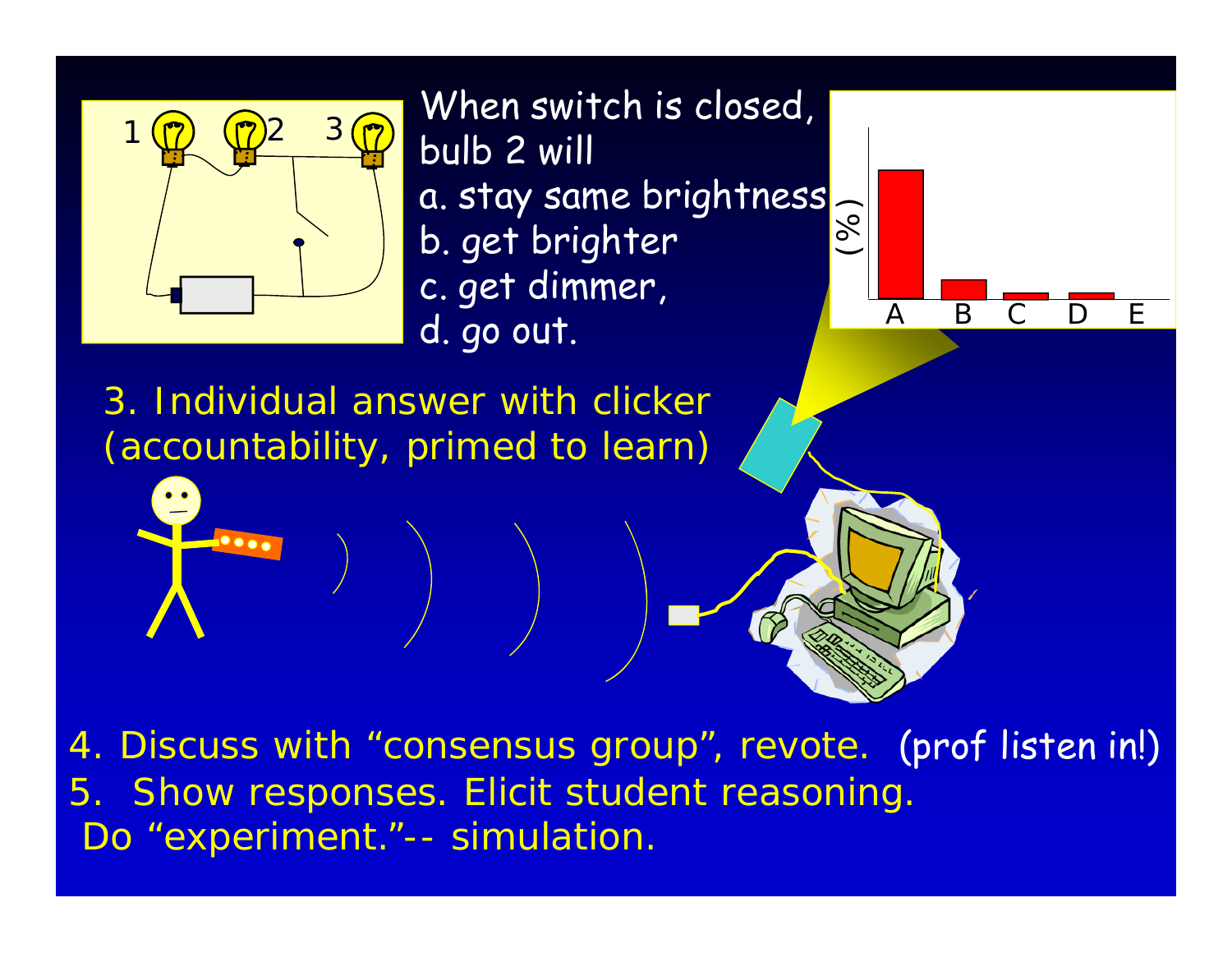show cck sim

Follow up instructor discussion- review correct and incorrect thinking, extend ideas. Respond to student questions & suggestions. *(covers extensive new material)*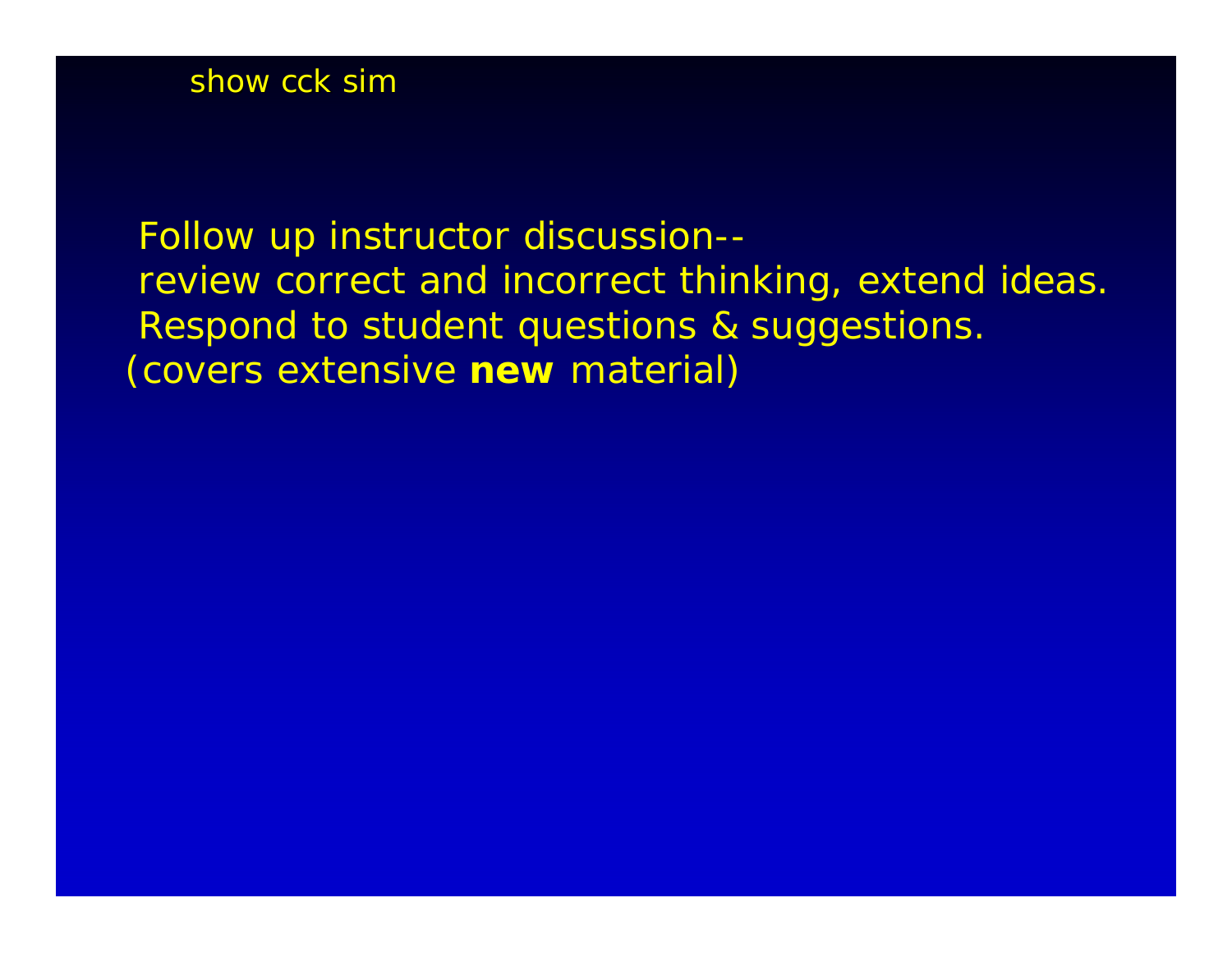### **How practicing expert thinking--**

Challenging but doable question (difficult concept)

Explicit focus on expert-like thinking

• actively developing concepts and mental models •recognizing relevant & irrelevant information •self-checking, sense making, & reflection

Getting timely and specific feedback (peers, clicker histogram, instructor)

Highly engaged-- further questions/predictions with sim, testing understanding = "Expert learning"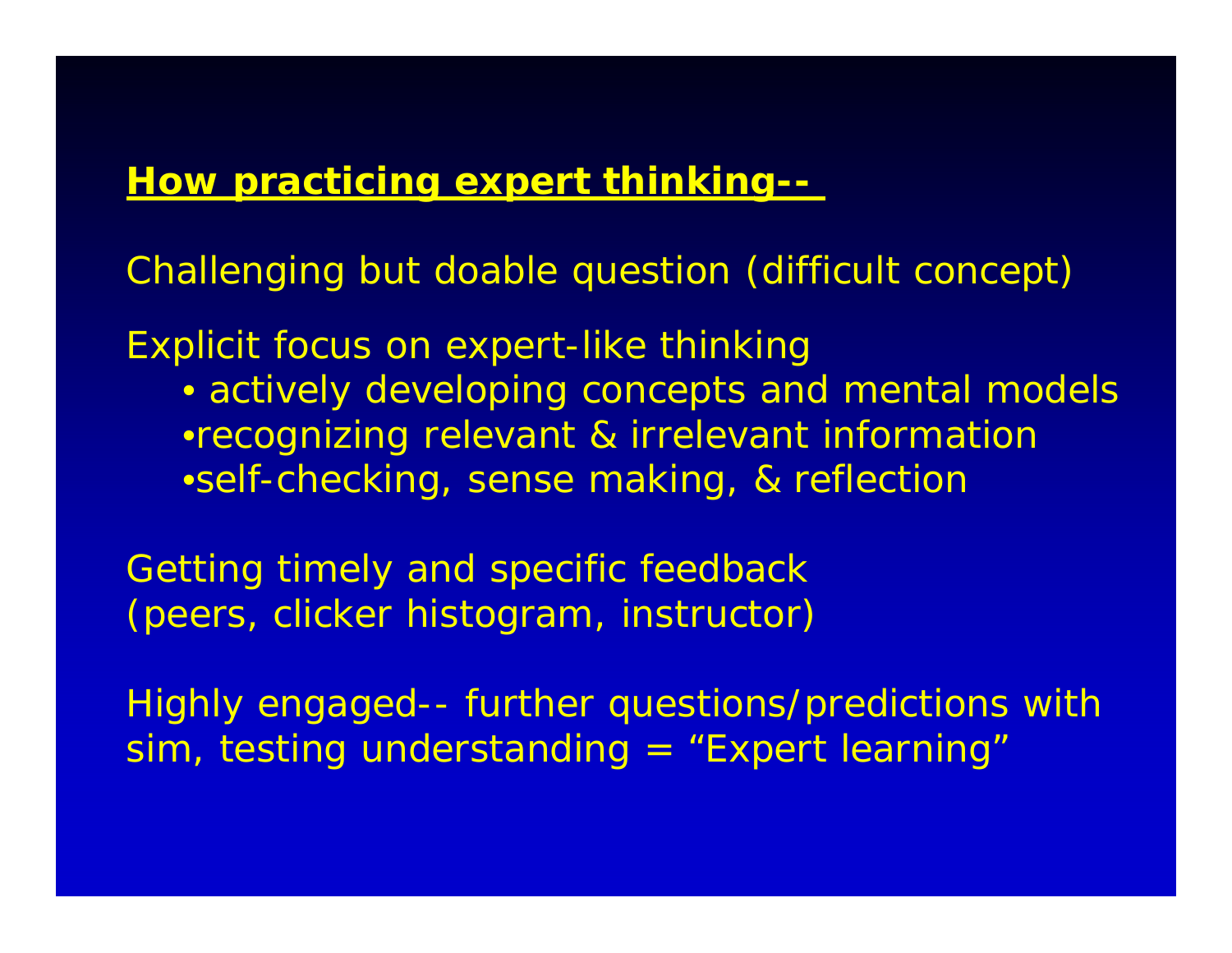good start, but not enough time in class!

further practice-- well designed homework Require expert thinking & feedback,

 $\Rightarrow$  long term retention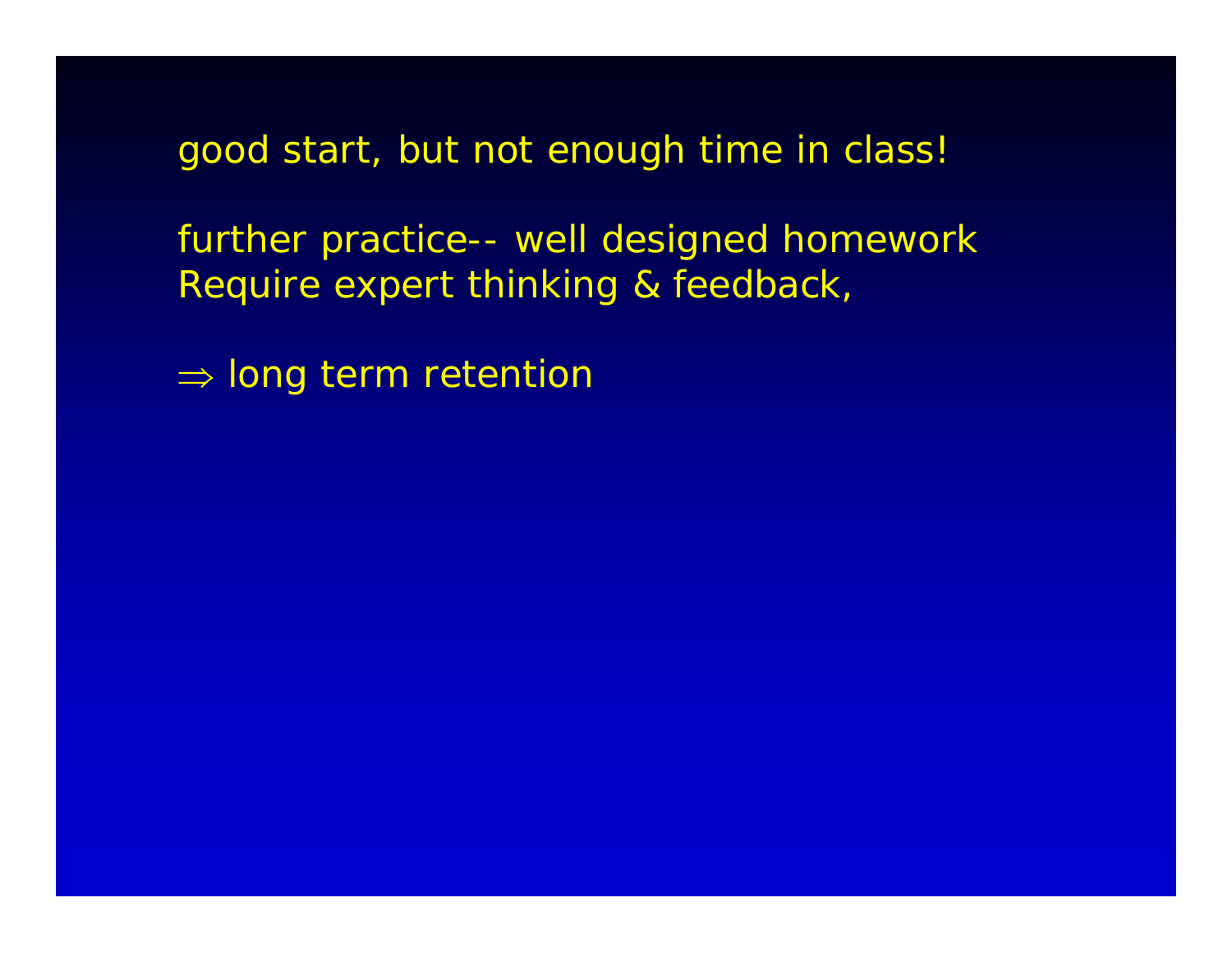### **Some Data:**

Model 1 (telling) **Model 2** traditional lecture method **scientific teaching**

- **10% after 15 minutes** ⇒ **>90 % after 2 days** • Retention of information from lecture
- Fraction of concepts mastered in course **15-25%**⇒ **50-70% with retention**
- Beliefs about science-- what it is, how to learn, **significantly less** (5-10%) **like scientist**  ⇒**more like scientist**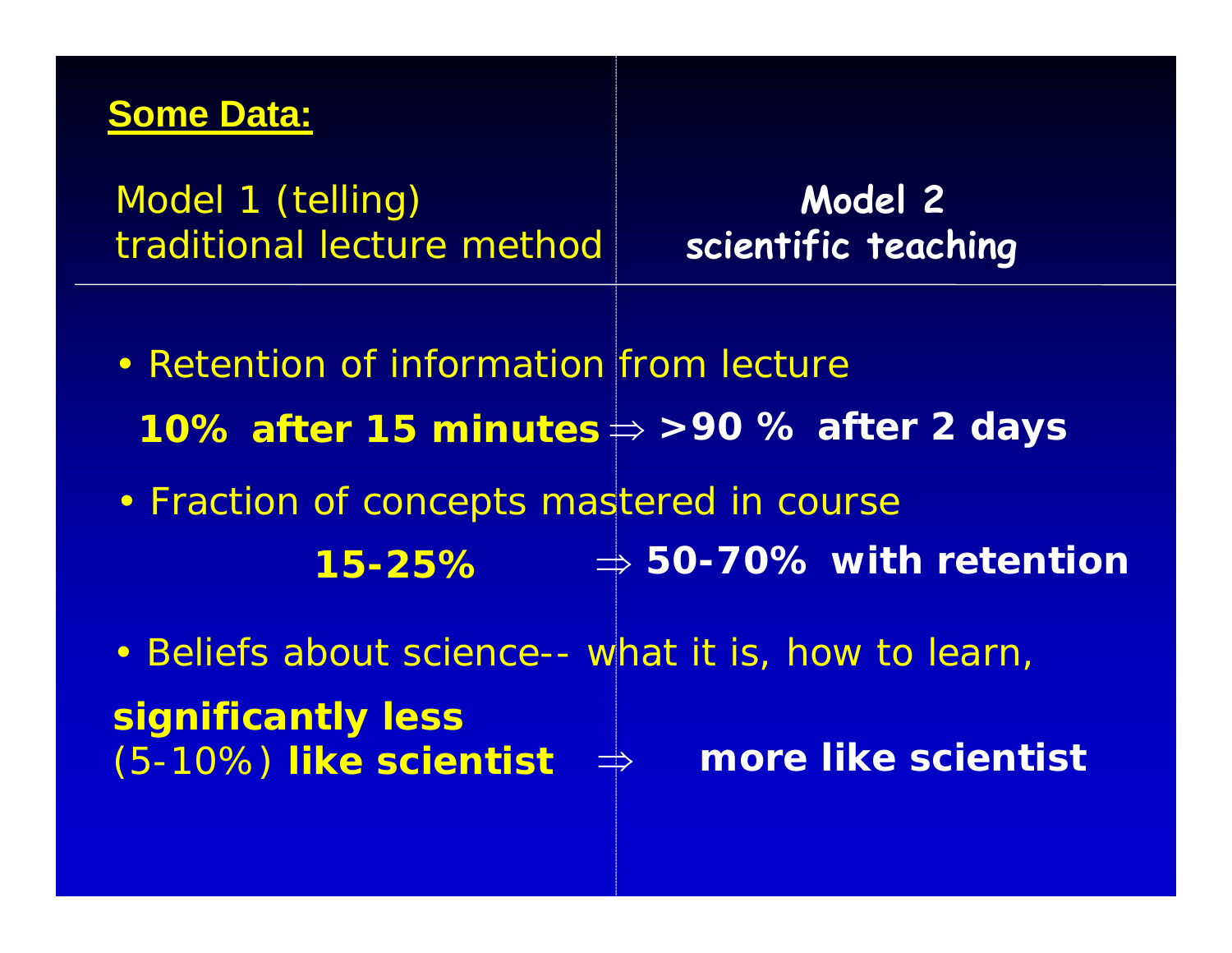Summary: Scientific model for science education

Much more effective. (and more fun)

Good Refs.: NAS Press "How people learn" Redish, "Teaching Physics" (Phys. Ed. Res.) Handelsman, et al. "Scientific Teaching" Wieman, Change Magazine-Oct. 07 at *www.carnegiefoundation.org/change/*

CLASS belief survey: CLASS.colorado.edu phet simulations: phet.colorado.edu cwsei.ubc.ca-- resources, Guide to effective use of clickers